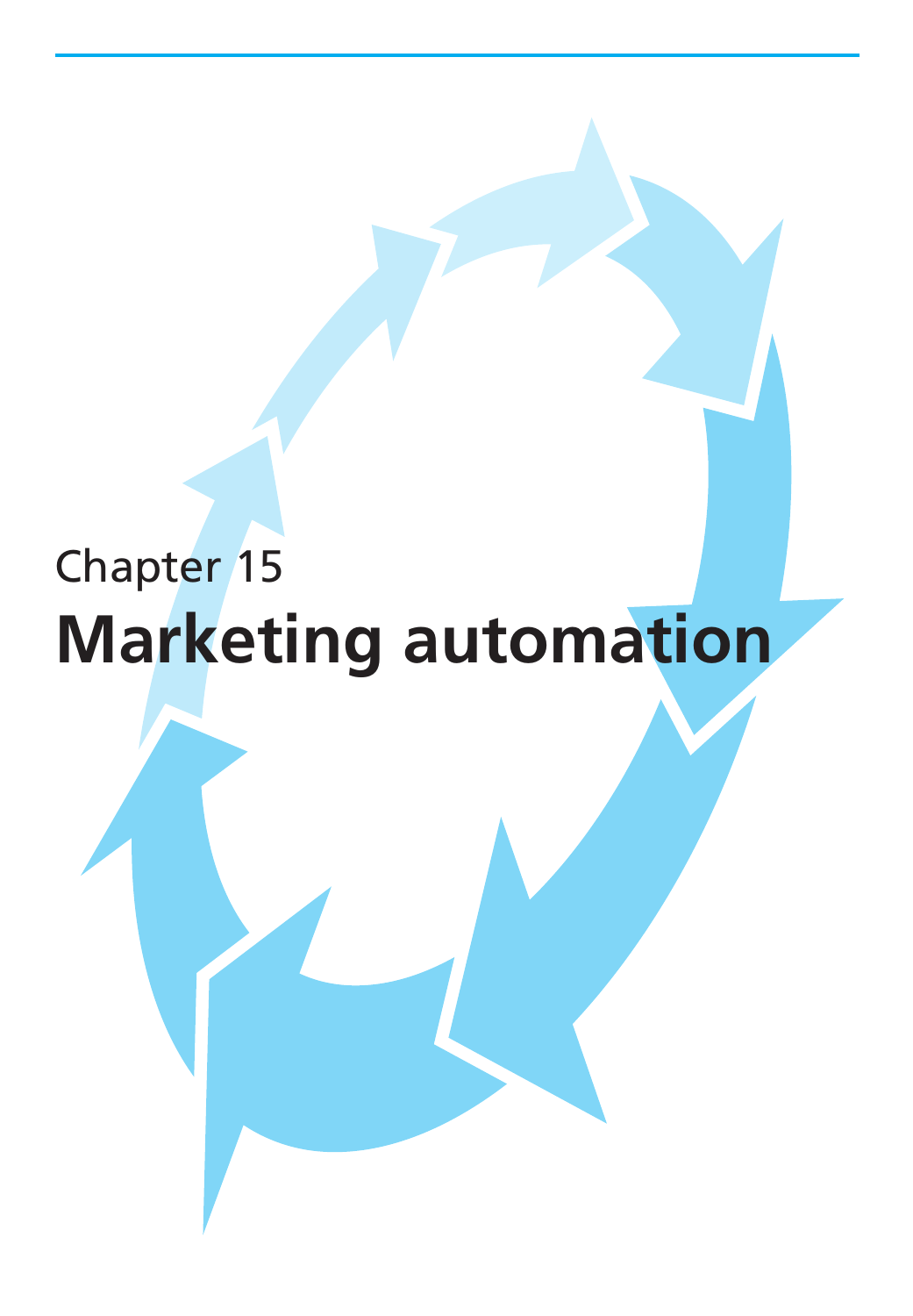## Chapter objectives

 **By the end of this chapter you will understand:** 

- **1. what is meant by marketing automation (MA)**
- **2. the benefits that MA can deliver to organizations**
- **3. the functionality available within MA software.**

## Introduction

 This is the second of three chapters that look at CRM technologies. This chapter is about technologies used by marketers. The preceding chapter reviewed sales-force automation and the next examines service automation. The chapter starts with a definition of marketing automation (MA) and then describes some of the functionality that is available in MA software.

## What is marketing automation?

Marketing practices have historically been very *ad hoc*. Some of the major companies, particularly fast-moving consumer goods companies such as Unilever and Procter and Gamble, have bucked the trend and developed marketing processes which brand managers and market managers are obliged to follow. However, they are the exception. In general, marketers have not been structured in the way that they plan, implement, evaluate and control their marketing strategies and tactics. Marketing automation has brought increased rigour to marketing processes. The term marketing automation (MA) can be defined as follows:

Marketing automation is the application of computerized technologies to support marketers and marketing management in the achievement of their work-related objectives.

 A very wide range of marketing positions can make use of MA including marketing managers, campaign managers, market analysts, market managers, promotions managers, database marketers and direct marketing managers.

Hardware and software are the key technological elements of MA. Hardware includes desktop, laptop and handheld devices. Software comprises both 'point' solutions that are designed to assist in a single area of marketing or marketing management, and integrated solutions that offer a range of functionality. Some integrated packages are dedicated to marketing applications only; others are incorporated into broader CRM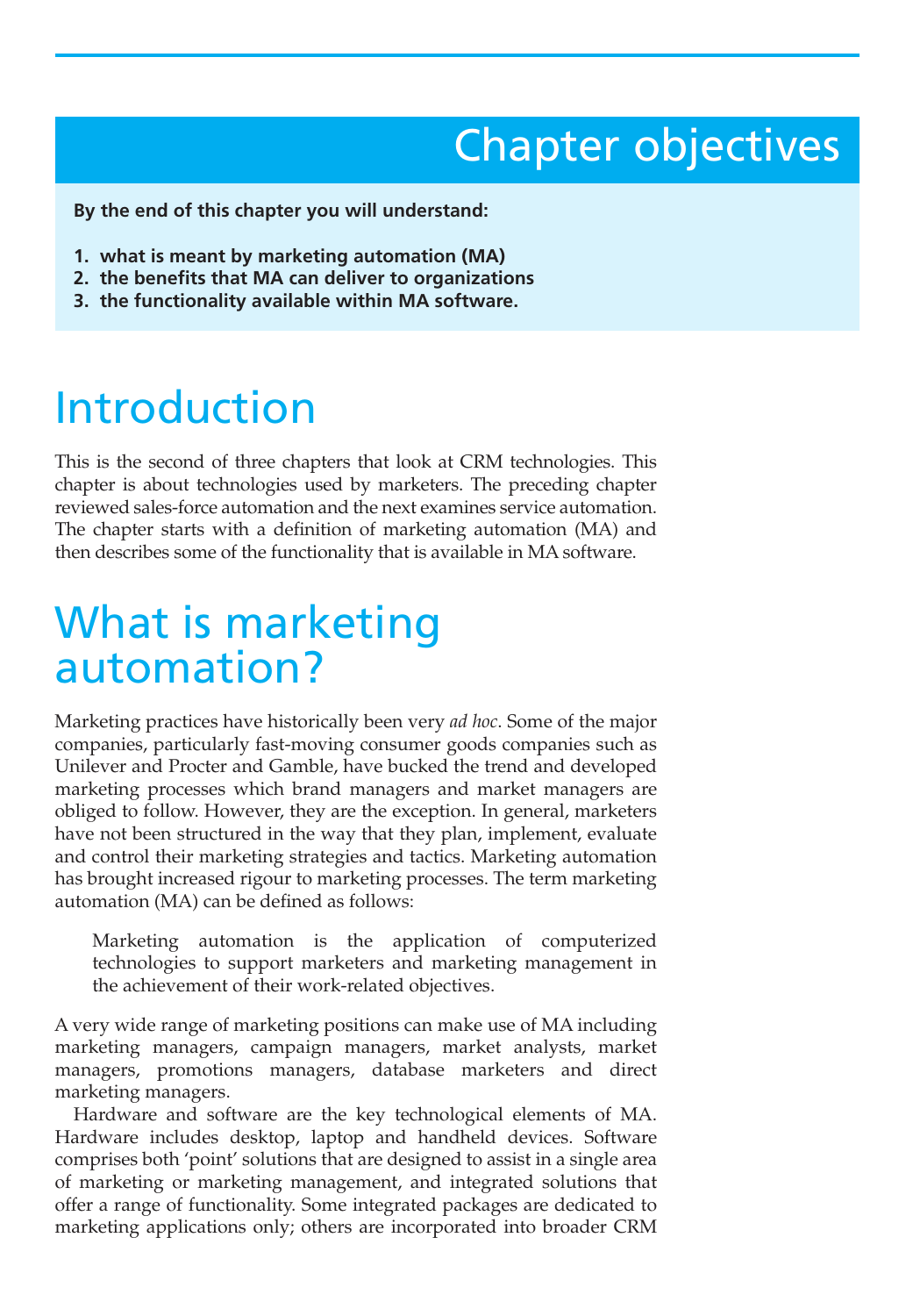solutions that operate over the three front-office areas of marketing, service and sales.

## **Benefits of marketing** automation

Marketing automation can deliver several benefits. These include:

- **Enhanced marketing efficiency**: the replication of marketing processes delivers greater control over costs. When marketers use manual systems and ad hoc processes there can be considerable inefficiencies. MA enables companies to develop more streamlined, cost-efficient processes that can be operated by any marketing incumbent, whether experienced or new to the role.
- **Greater marketing productivity**: in the days before MA marketers might have been expected to run a modest number of advertising campaigns and sales promotions in a single year. MA enables companies to run dozens, even thousands, of campaigns and events through multiple channels simultaneously.
- **More effective marketing**: MA allows marketers to employ what is known as closed-loop marketing (CLM). CLM is based on a plan– do–measure–learn cycle, as illustrated in Figure 15.1 . Marketers plan a campaign or event, implement the plan, measure the outcomes, learn from the outcomes and subsequently modify the next campaign or event. CLM ensures that companies learn continuously from their marketing activities, achieving higher levels of marketing effectiveness. Companies can also identify and abandon failing marketing initiatives before they drain financial resources.



 **Figure 15.1**  Closed-loop marketing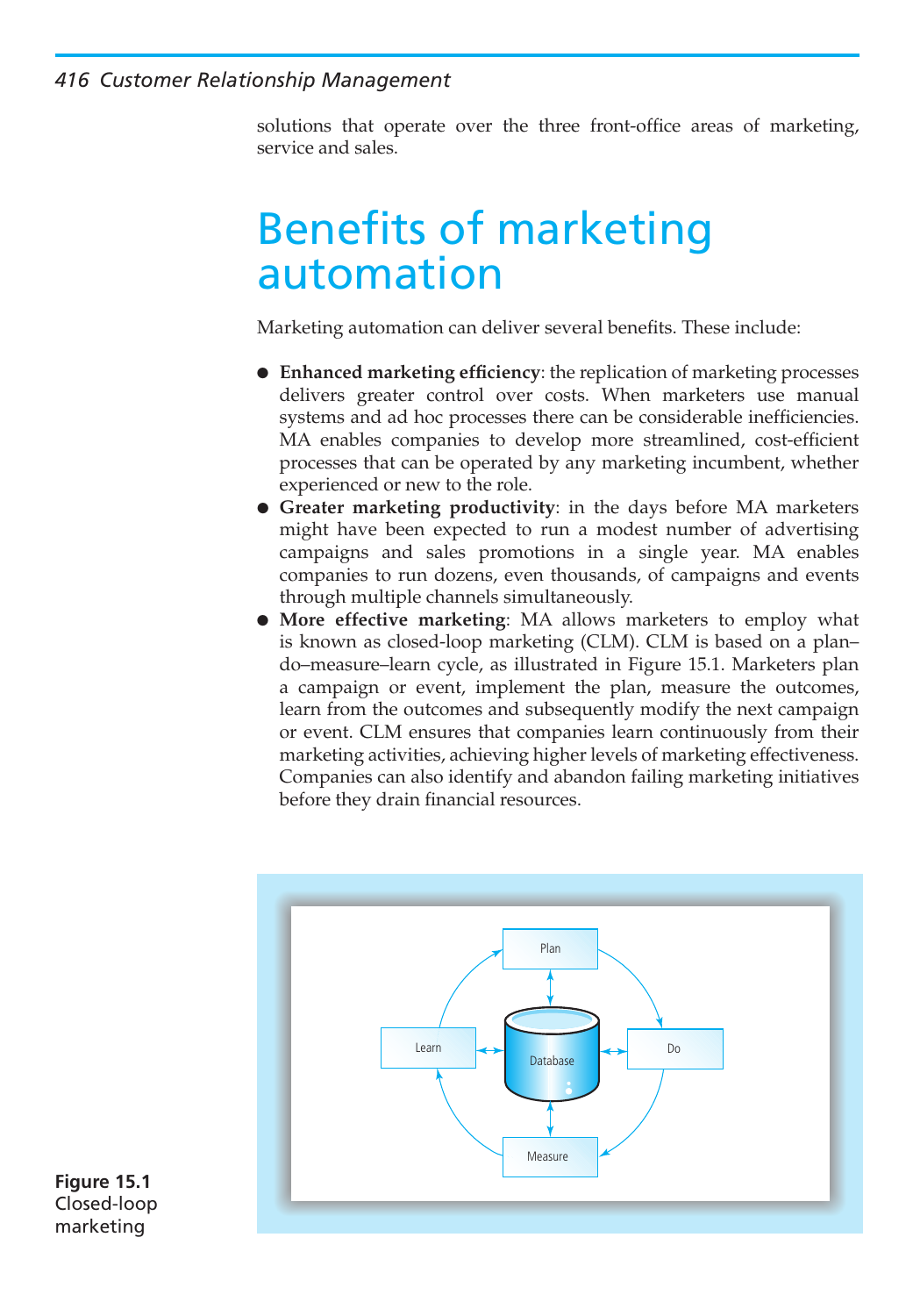- **Enhanced responsiveness**: marketers have traditionally created and implemented annual marketing plans with campaigns and promotions planned and scheduled many months ahead. MA allows marketers to respond instantly to opportunities, even if they are not part of a plan. MA functionality enables companies to engage in real-time marketing, responding immediately to an identified opportunity. For example, when a female customer buys baby clothes from a catalogue for the first time, marketers can send an automated invitation to the customer to join a mother and baby club which offers additional customer benefits to new mothers.
- **Improved marketing intelligence**: embedded reporting and analytics functionality provides valuable management insights into markets, customers, campaigns, events and so on, leading to enhanced efficiency and effectiveness.
- **Improved customer experience**: customers receive personalized, relevant communications and offers at appropriate times. MA means less spam, from the customer's perspective.

## Software applications for marketing

Marketing automation applications offer a range of functionality, as listed in Table 15.1 . The table lists both macromarketing automation solutions that offer a wide range of functionality, and micromarketing automation solutions that offer a narrow range of functionality. The macro solutions, such as enterprise marketing management, deliver

> Asset management Market segmentation Campaign management Marketing analytics Customer segmentation Marketing optimization Document management Marketing resource management Email campaign management Partner marketing Enterprise marketing management Product lifecycle management Event-based marketing Search engine optimization Internet marketing Telemarketing Keyword marketing Trigger marketing Lead generation Web analytics Loyalty management Workflow engineering

Direct mail campaign management Marketing performance management

**Table 15.1**  Functionality offered by MA software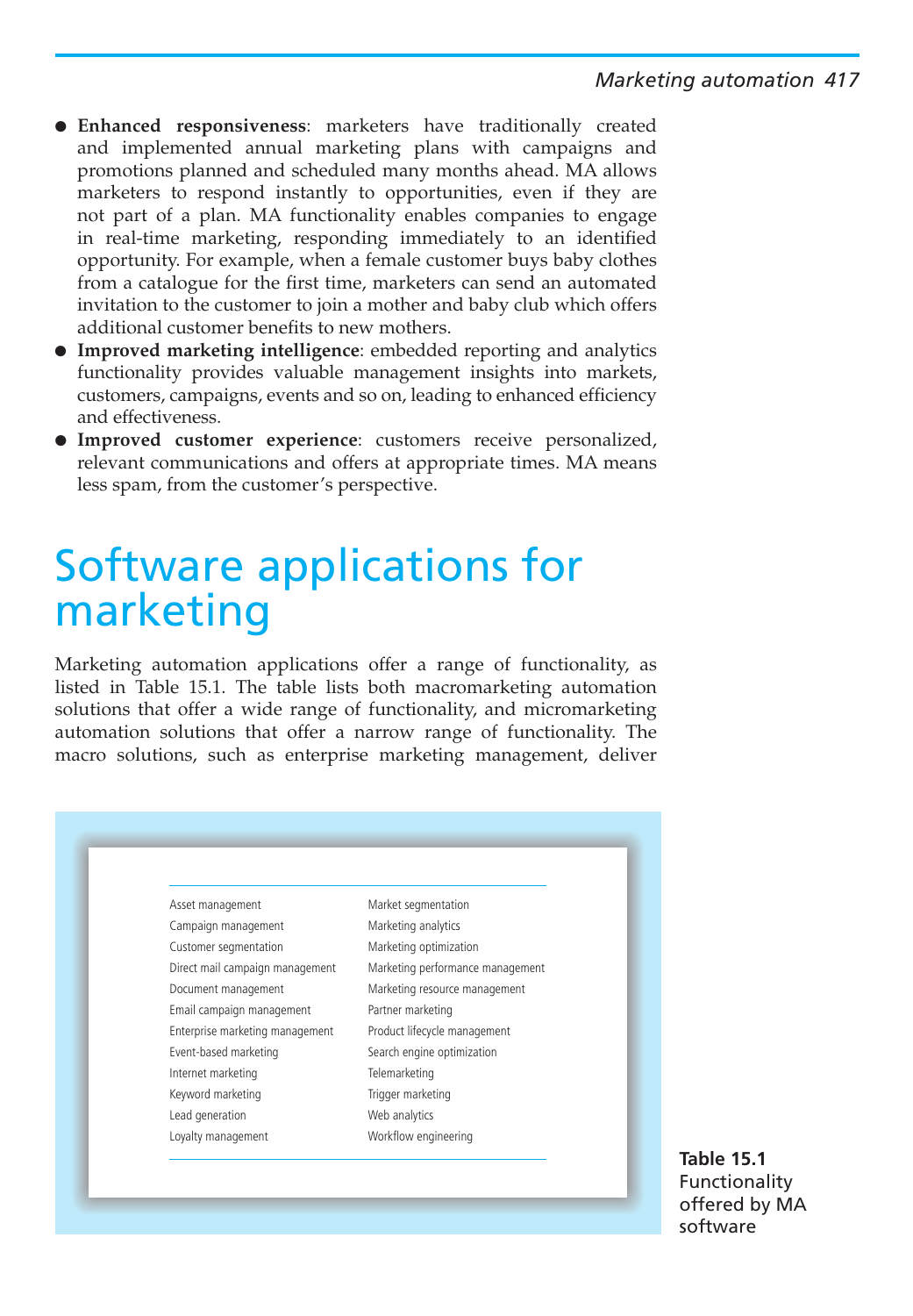much of the functionality present in the micro solutions. In the next few paragraphs, we'll describe this functionality in more detail.

#### **Asset management**

Asset management enables companies to identify and track the assets that customers purchase, license, use, install or download. Assets can be tangible, intangible or blended. The pallet hire company, CHEP, uses asset management to track where its tangible assets, pallets, are in their network, whether at customer sites, depots or in transit, and to ensure that customers are only billed for the periods when the pallets are in use by that customer. Jim Beam uses asset management to track the use of its intangible asset, the Jim Beam brand, by other manufacturers. NXT uses asset management to track the licensed use of its blended tangible and intangible assets, manufacturing processes and technology, by other companies that want to manufacture flat panel speakers. Asset management can also be used to track and monitor the use of marketing assets such as point-of-sale materials and exhibition kiosks by customers, partners or sales representatives.

#### **Campaign management**

 Campaign management automates the processes involved in planning, implementing, measuring and learning from communication programmes targeted at prospects or customers. Campaigns may be used to raise awareness, influence emotions or motivate behaviours, such as buying a product or visiting a website. The key elements of campaign management software are workflow, segmentation and targeting, personalization, execution, measurement, modelling and reporting.

- **Workflow**: before any campaign is run, the overall campaign development process must be designed. Workflow establishes the order in which tasks have to be performed. The tasks may include setting measurable objectives, setting a budget, getting approvals, creating a database of contacts, selecting contacts, creating a core message, testing the core message, customizing the message for individual recipients, selecting communication channels, executing the campaign, measuring response, reporting outcomes and reviewing and learning from the campaign.
- **Segmentation and targeting**: the customer base or source list can be divided into subsets so that one or more subsets can be subjected to a customized campaign. Segmentation is the process of identifying subsets; targeting is the selection of the subset(s) that will receive the material. A common approach to segmentation is to partition customers based on recency of purchase, frequency of purchase and monetary value of purchase, targeting different offers at different subsets.
- **Personalization**: core messages and offers are tailored for individual recipients.
- **Execution**: the campaign is run when the message is delivered through the selected communication channels. Campaigns can be run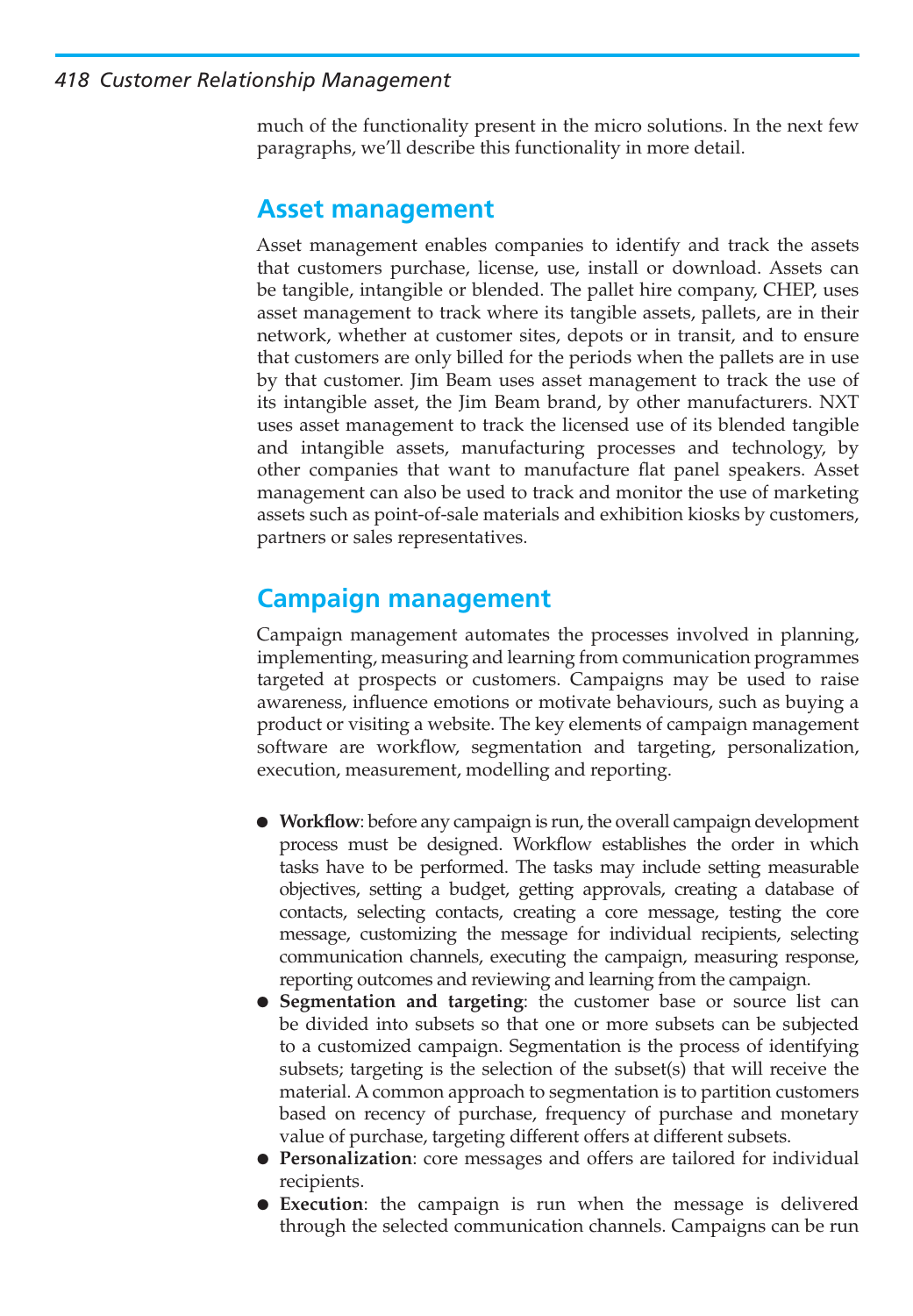in many channels, independently, consecutively or simultaneously by direct mail, e-mail, telephone, fax or text message.

- **Measurement**: the results from the campaign are assessed at segment and individual recipient level. Measures focus on whether the objectives originally set have been achieved.
- **Modelling** : is the process of interpreting campaign results statistically, so that future campaigns can be based on statistical insight into what works and what does not.
- **Reporting** : campaign results are computed and delivered in standard or customized management reports to relevant parties.

The ability to run integrated marketing campaigns over multiple channels, optimize campaigns and integrate with sales and service applications are important considerations for large-enterprise users of campaign management.

## Case 15.1

#### **Campaign management at Harrah's Entertainment**

Harrah's Entertainment is the world's largest gaming organization. Through Harrah's Total Rewards programme customers earn credits each time they visit and play. Accumulated credits are traded for rewards, cash, coupons or complementary services, and tallied to determine customer loyalty levels of gold, platinum or diamond. Associated services and privileges become increasingly valuable at each higher level.

 The Total Rewards programme is a key component of Harrah's CRM strategy and underpins the company's marketing campaigns. Customer-related data, gained primarily from card use, is enriched from other data sources so that Harrah's obtains detailed understanding of their customer profiles and behaviours.

Harrah's first established a data-based marketing approach in 1998. Using historical data, which showed how often customers visited and how much they spent, these early modelling efforts provided basic segmentation based on various demographic trends. Currently Harrah's applies predictive analytics to the customer-related data which can generate an accurate estimate of each customer's potential value.

 Historical data shows how often a customer visits Harrah's casinos, but predictive models will reveal which customers are also likely to visit other casinos in the market. Based on share of wallet estimates, Harrah's can target them with campaigns that attempt to increase their loyalty to Harrah's casinos. As a consequence, Harrah's was able to increase its share of customers' gaming budgets from 36 per cent in 1998 to 45 per cent in 2005.

 $Source: SAS<sup>1</sup>$ 

According to independent analysts, Gartner Inc., leading solutions for multichannel campaign management include SAS, Teradata and Affinium campaign management from Unica.<sup>2</sup> Affinium, for example, is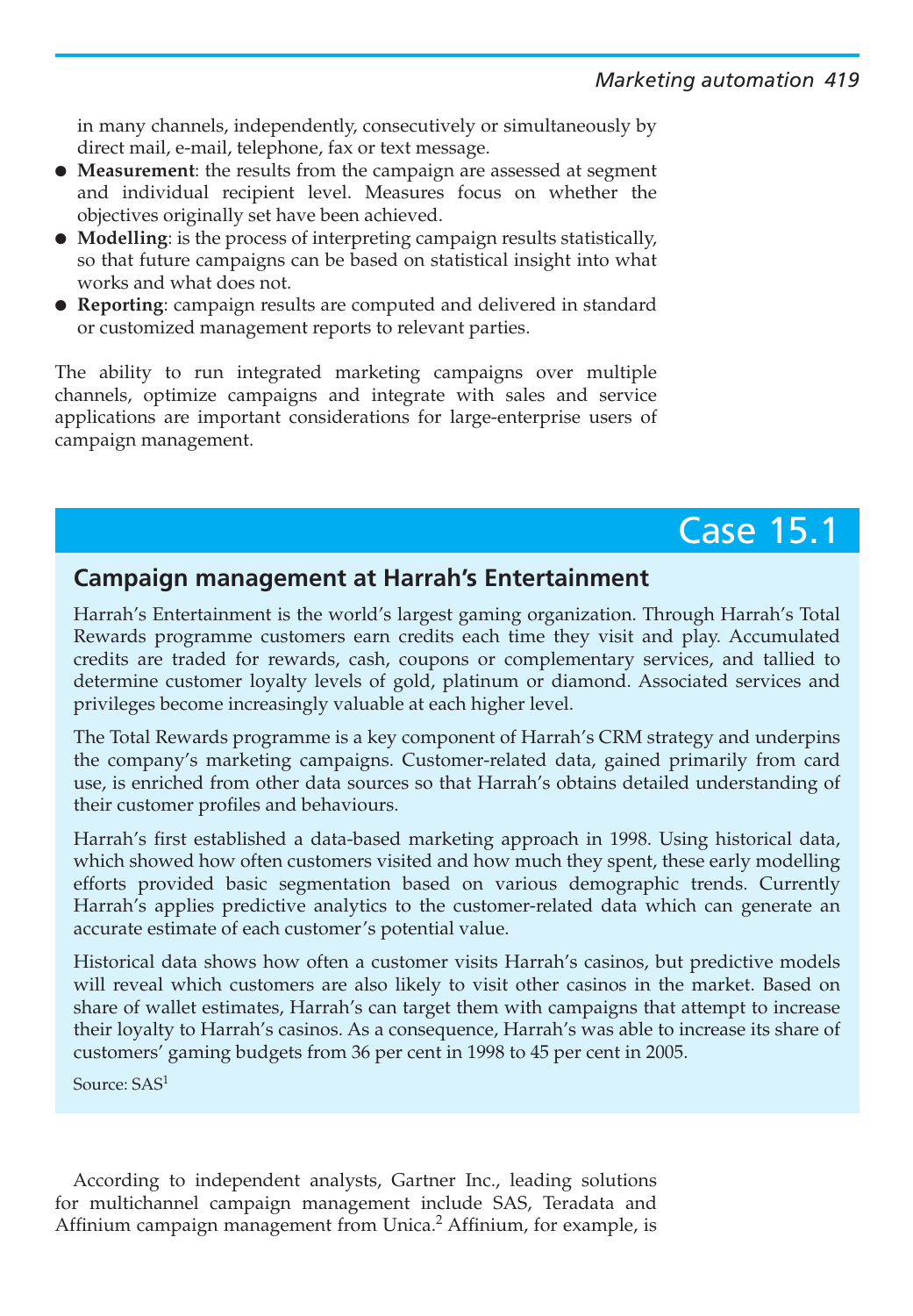a comprehensive campaign management solution that allows companies to create, test, deploy and analyse multiwave, multichannel personalized communications. It offers optional modules for e-mail authoring and execution, real-time personalization, distributed campaign execution and cross-campaign optimization. This and similar products allow organizations to deliver personalized, one-to-one marketing messages across all touchpoints. Key features include:

- a web-based interface
- workflow for designing, executing and analysing, transactional, realtime, event-triggered and scheduled communications
- integrated customer analytics and predictive models for enhanced targeting
- automated response tracking
- the ability to merge and transform campaign data across databases and operational systems
- built-in and repeatable processes that speed training and time to market.

#### **Customer segmentation**

 Customer segmentation is the practice of partitioning customers into homogenous subsets so that each subset can be addressed as a unique marketing audience. Historically, segmentation by marketers has been very intuitive. However, as you read in Chapter 5, when customer segmentation is performed from a CRM perspective, it is much more data-based. Both consumers and organizational customers can be grouped into clusters, based on a wide range of user attributes and usage attributes. In the data-driven world of CRM, marketers often need to use statistical processes to help them identify clusters of customers. Among the widely employed statistical processes are cluster analysis, discriminant analysis, classification and regression trees (CART) and chisquare automatic interaction detection (CHAID).<sup>3</sup>

Cluster analysis aims to sort cases (customers, in this instance) into groups, or clusters, so that the degree of association is strong between members of the same cluster and weak between members of different clusters. Cluster analysis can reveal associations between customers which, although not previously evident, are nevertheless sensible and useful once discovered.

Discriminant analysis is used to determine which variables discriminate between two or more naturally occurring groups. For example, a marketer may want to investigate which variables discriminate between buyers of standard size packs and buyers of economy size packs. A large number of variables are entered into the statistical routine and discriminant analysis is able to identify the variables which discriminate between purchasers of the two pack sizes. Those variables can then be regarded as predictors of pack size purchase.

 CART is a non-parametric statistical methodology for resolving classification problems involving either categorical (nominal or ordinal)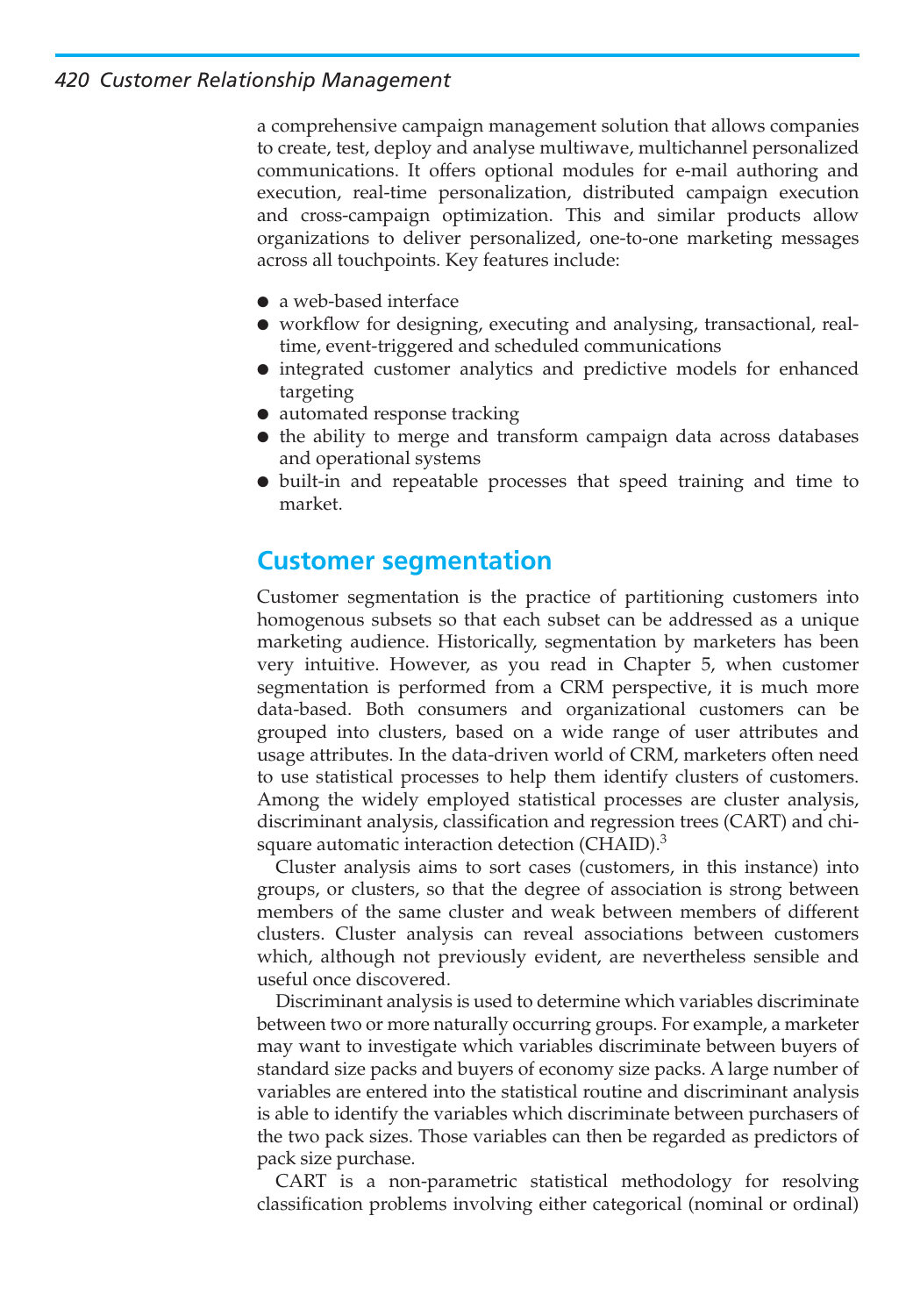#### *Marketing automation 421*

or continuous (interval or ratio) dependent variables. If the dependent variable is categorical (e.g. buy/not buy), CART produces a classification tree. If the dependent variable is continuous (buys x, y … n occasions), it produces a regression tree (see Figure 15.2 ).



**Figure 15.2 Illustration of regression tree output using CART<sup>4</sup>** 

CHAID is used to explore the relationships between a dependent variable (e.g. buyers or non-buyers of a product) and a number of possible predictor variables (such as age, gender, post-code, marital status, income, educational attainment, occupational status) that themselves may interact. The output of a CHAID analysis is a tree diagram that discriminates between buyers and non-buyers on the basis of the other variables.

 Once customers have been clustered they can be treated to a range of customized and personalized communications and offers over time, designed to build value, multi-product ownership and loyalty. It is important to continue to find new ways of segmenting the customer base, as new clusters will often signal additional opportunities for value creation.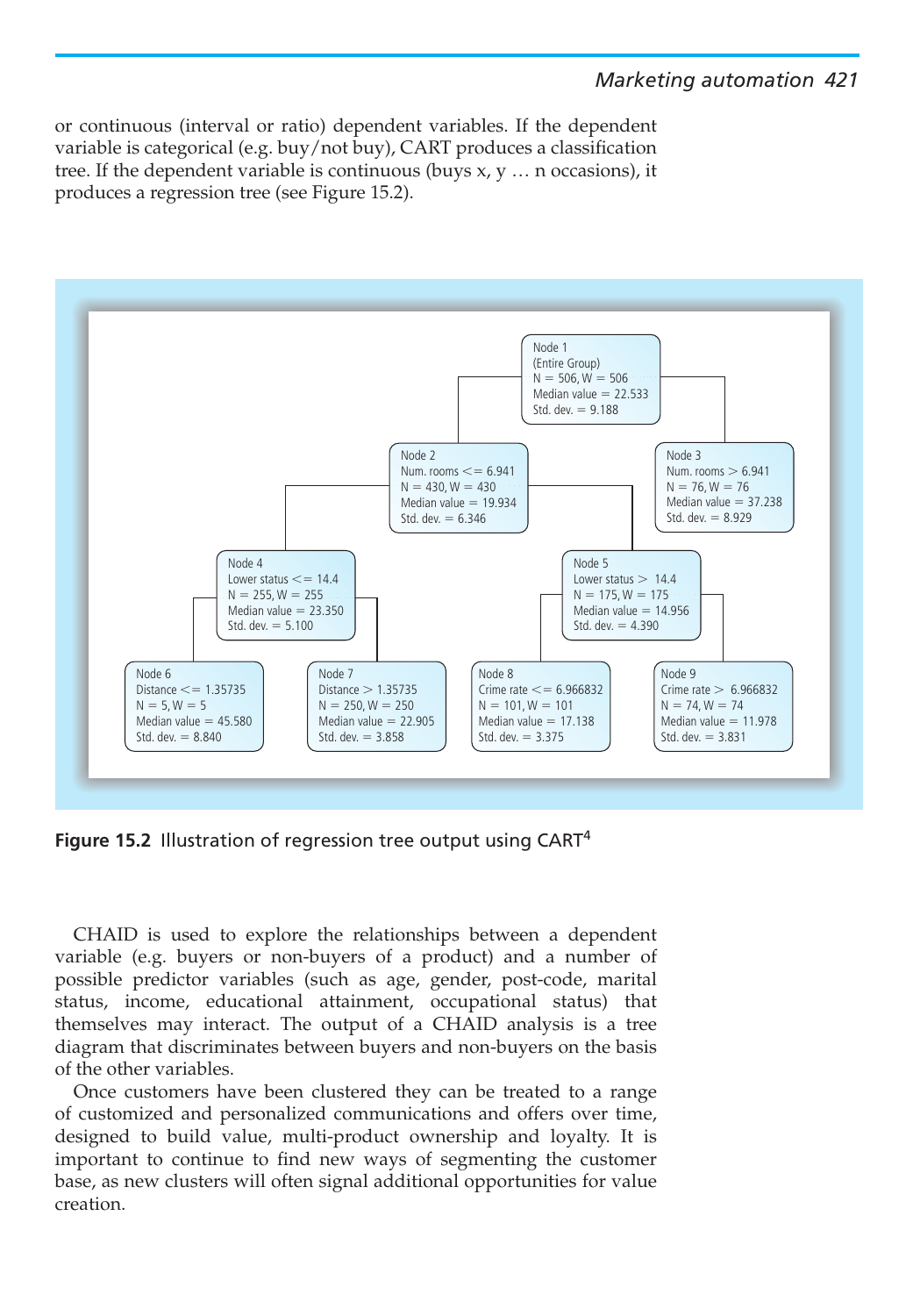### **Direct mail campaign management**

Direct mail campaign management is a specific form of campaign management in which the communication medium is direct mail. According to the World Postal Union:

 ' Worldwide postal statistics show very low growth in letter mail volumes. One exception, however, has been direct mail, which is experiencing significant growth in many parts of the world. Evidence shows that this growth has reached double digits in some developing countries. Even in more mature markets, there are still expectations of growth'. $5$ 

However, according to Euromonitor, UK spending on direct mail reached £2.6 billion in 2004 and forecasters were predicting that spending would stabilize at these levels because of direct mail's association with junk mail.<sup>6</sup> The Direct Mail Information Service (DMIS) reports 2005 direct mail expenditures of £2.3 billion, split between consumer (77 per cent) and business (23 per cent) mailings.

Direct mail has many applications including lead generation, lead conversion, building awareness, up-selling and cross-selling, customer retention, database building or image enhancement. Important contributors to direct mail success are the list, the creative execution, the offer and the timing. Making the right offer to the right person at the right time in the right way will produce greater success. Automated processes can help deliver all these outcomes. A high quality list that is clean and contemporary, a creative execution that catches the eye and promotes action, an offer that is determined by the list member's propensity to buy and that is personalized, will achieve greater success that the conventional mass mailouts that have been marketing's tradition. The old cry that 'it's a numbers game' has been replaced by a clear focus on customized, personalized offers. The average response rate for both business and consumer mailings is around 8.5 per cent; about one in 12 recipients does what the mailer wants them to do, whether that is register for an event, redeem a coupon or call a toll-free number. Response rates range from below 1 per cent to over 30 per cent (for government mailings).8 Many companies elect to outsource direct mail campaigns to third-party service providers, who are themselves big users of marketing automation.

#### **Document management**

 Companies generate and use many documents in their marketing activities. These include brochures, product specifications, price lists and competitive comparisons. Document management software allows companies to manage these documents, keep them current and ensure that they are available to marketing people when needed. Typically, these documents are held in a central repository and made available to users in their browsers.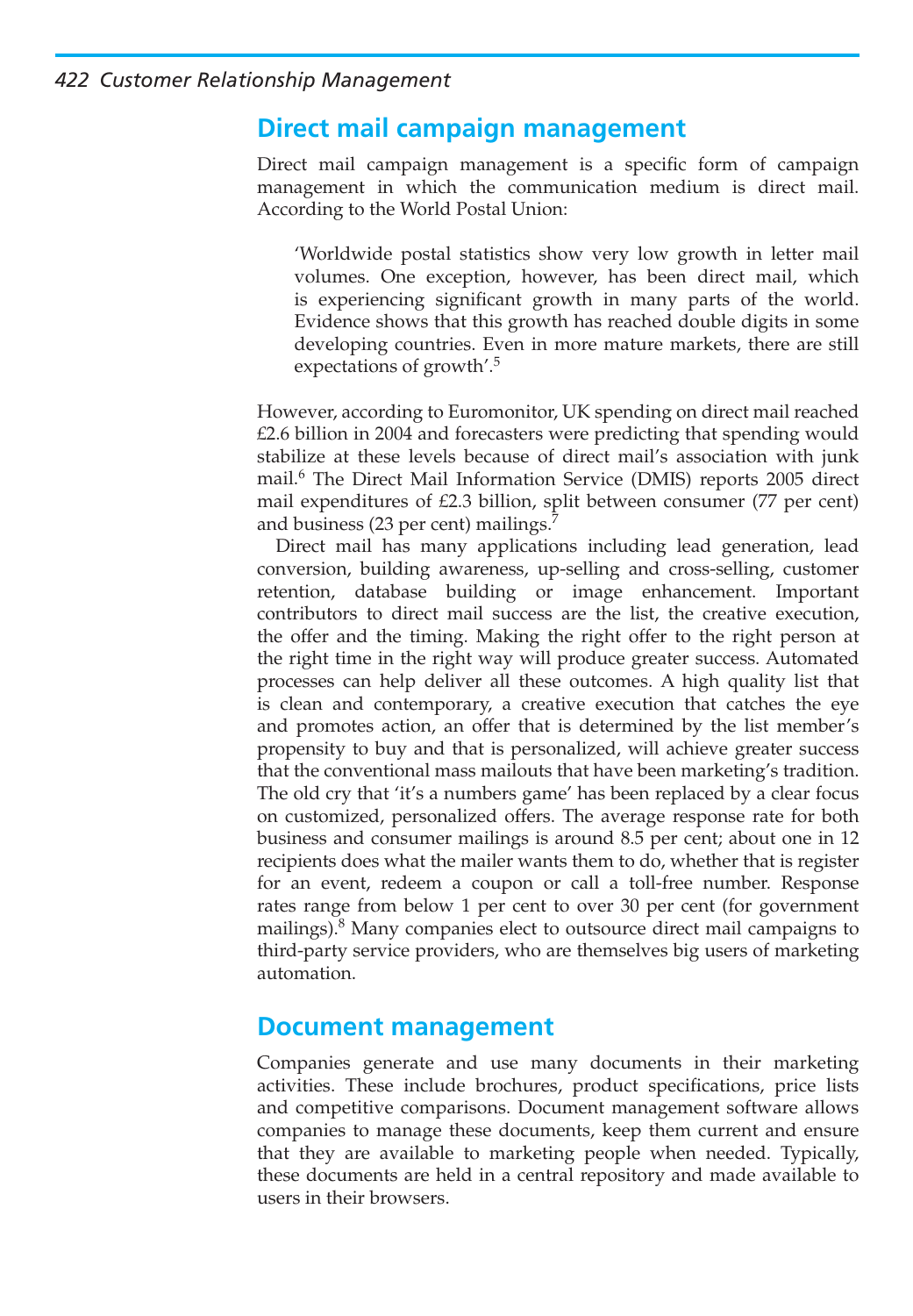## **E-mail campaign management**

E-mail campaign management is a specific form of campaign management in which the communication medium is e-mail. E-mail is cheap, easy to use and ubiquitous. Over 90 per cent of Internet users have one or more e-mail addresses.<sup>9</sup> E-mail marketing is a massive industry. In the US alone, eMarketer estimates that spending on e-mail marketing will grow from \$338 million in 2006 to \$616 million in 2011.<sup>10</sup> Legitimate e-mail marketing is tainted by the widespread use of e-mail spam, that is, unsolicited bulk e-mail. Fifty per cent or more of e-mail messages are spam. The typical legitimate opt-in (or permission-based) e-mail marketing message contains text and a link through to a website. Open and click-through rates, the most commonly used e-mail marketing metrics, provide marketers with some insight into how an e-mail message has performed. These metrics can be combined into a click-to-open rate (CTOR) that measures clickthrough rates as a percentage of messages opened, instead of messages delivered. As with all customer communications, it is very important to specify clear objectives. If the objective is to sell 100 units, reporting success in terms of CTOR makes little sense.

There is a significant and growing volume of research into the effectiveness of e-mail marketing. The corporate website, www. e-maillabs.com, the E-mail Experience Council (www.e-mailexperience. org) and the E-mail Statistics Center (www.e-mailstatcenter.com) act as gateways to many of these resources. Among the statistics they cite are the following, which collectively indicate the potential of, and problems with, e-mail:

- for every dollar spent on e-mail marketing in 2007, marketers obtained \$48 return on investment (ROI), compared to \$7 for print catalogues
- the US e-mail marketing industry is estimated at \$3 billion in 2007, inclusive of \$1.15 billion for all the technology, agency, consultant and service providers
- e-mail generated sales in the US will show a compound annual growth of 14.9% from 2006 to 2011
- $\bullet$  the average order conversion rate of e-mail is  $6\%$
- permission e-mail marketing now accounts for 27% of the e-mail that consumers receive in their primary personal inboxes, up from 16% in 2003
- one in five e-mail is invisible and ineffective due to blocked images
- 45% of click-through landing pages do not repeat the promotional copy found in the e-mail, thus failing to reinforce the call-to-action that prompted the e-mail recipient to click on the link in the first place
- only 10% of e-mail campaigns are fully individualized in terms of salutation, images, timing and promotion.

 There are many e-mail campaign management software packages, either standalone or integrated into more comprehensive campaign management or MA offerings. eGain is a leading vendor that divides the campaign management process into six steps (see Figure 15.3 ).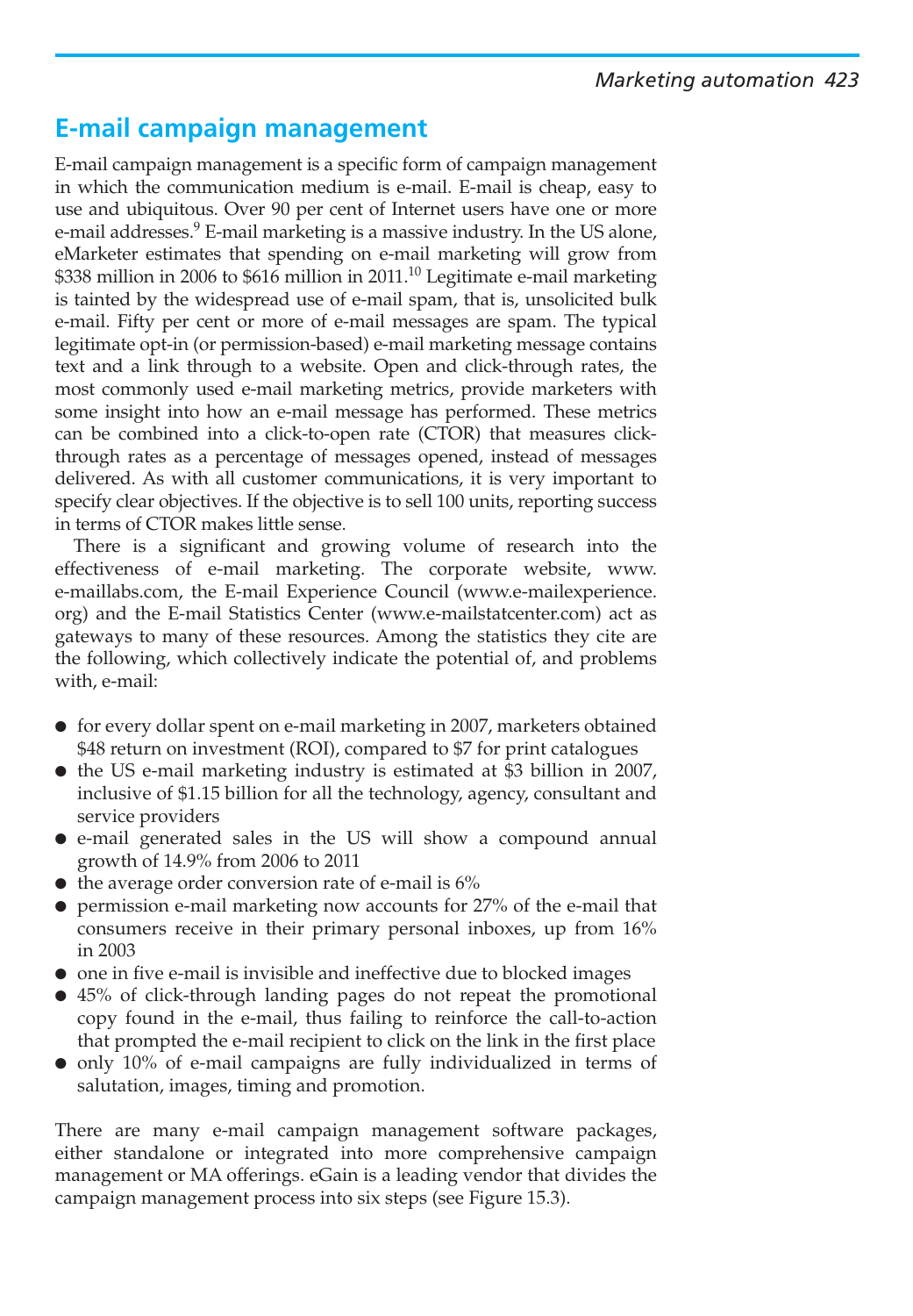| Campaign: Build a Campaign      |                                                                                                                                                      |
|---------------------------------|------------------------------------------------------------------------------------------------------------------------------------------------------|
| 儒                               | 可高度建立可申                                                                                                                                              |
| Step 1<br>Create or Clone       | Step 2: Enter Details                                                                                                                                |
| Step 2                          | Enter a name for the campaign:                                                                                                                       |
| <b>Enter Details</b>            | My Campaign                                                                                                                                          |
| Step 3<br>Segment               | Enter the email subject for the campaign:                                                                                                            |
| Step 4<br><b>Create Content</b> | ashisha@egain.com                                                                                                                                    |
|                                 | Enter the "From" Email Address:                                                                                                                      |
| Step 5                          | Display Name: Ashish Anand<br>Ernail Address: ashisha@egain.com                                                                                      |
| Review<br>Test                  | This is the email address customers will see as FROM email address. Note: Bouncebacks and undeliverables<br>are handled automatically by the server. |
| Step 6<br>Schedule              | Enter the "Reply-To" Email Address:                                                                                                                  |
|                                 | Display Name:<br>Email Address: parveen@cam00015.eqain.net                                                                                           |



### **Enterprise marketing management**

The analysts, Gartner Inc., describe enterprise marketing management (EMM) thus:

 ' EMM encompasses the business strategy, process automation and technologies required to operate a marketing department effectively, align resources, execute customer-centric strategies and improve marketing performance. It is best suited for large organizations with 50 or more people in marketing. This includes functionality for campaign management, lead management, MRM (marketing resource management) and analytics. However, EMM is more than simply the sum of "parts" (such as campaign management plus MRM). EMM also emphasizes the architecture and platform for role-based distribution of information, content, functionality, data and analysis for performance management. Critical elements of this platform include SOA (service oriented architecture), composite application functionality, data repository for structured and non-structured data, marketing data models and analytical toolsets'.<sup>11</sup>

 The EMM market is immature in terms of both vendor offerings and user adoption. Companies like Aprimo, Siebel and Unica are offering these comprehensive suites of marketing applications. The ultimate purpose of EMM technology is to help marketers align their analysis, planning, implementation and control activities so that they can become more effective, efficient and accountable.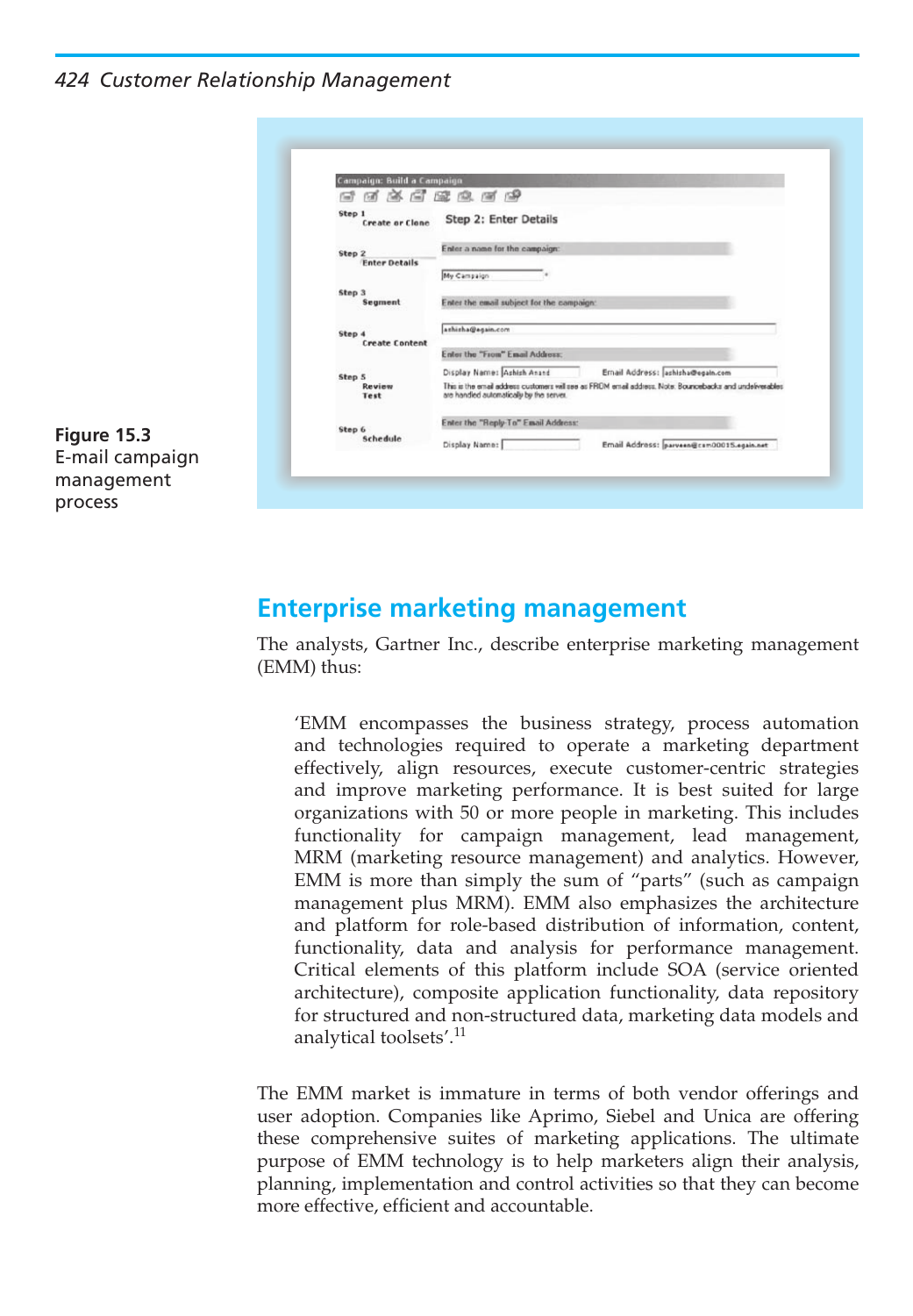## **Event-based marketing**

 Event-based marketing occurs when an event triggers a communication or offer. Event-based campaigns are usually initiated by customer behaviours or contextual conditions. For example, a customer who uses a credit card less than six times in a three month period might receive an invitation to participate in a frequency reward programme designed to encourage repeated use. A bank customer who deposits \$50 000 or more into a savings account might receive an offer of investment advice from a licensed financial planner. Contextual conditions such as a birthday, registration of a child's birth, change of address and religious festivals also provide opportunities for marketers to run context-specific campaigns.

### **Internet marketing**

Internet marketing can be defined as follows:

 Internet marketing is the process of creating value by building and maintaining online customer relationships.

 According to Rafi Mohammed and his colleagues, Internet marketing can be thought of as a seven-stage process (Figure 15.4). Internet marketing applications range across these seven stages, some more comprehensively than others.

Internet marketing software enables users to perform a wide range of online activities designed to generate website traffic and make it profitable. Users can do the following: develop and manage online content, create a pleasing online customer experience, obtain search engine listings, perform search engine optimization, implement keyword marketing, obtain customer information, customize web pages (known as dynamic web pages) and visitor communications, run online advertising campaigns using the likes of Google Adwords, manage pay-per-click programmes, operate affiliate marketing programmes, run e-mail campaigns and perform web analytics.

## **Keyword marketing**

Keyword marketing is the practice of generating website traffic from Internet users who have entered keywords into search engines such as Google, Yahoo!, AOL, Ask.com and Live search (formerly MSN). A company that is interested in improving its complaint management processes might use the keywords ' complaint-handling ' and ' ISO 10002 ' to search the web for useful information. The keywords will lead to thousands of listings. Keyword marketing software applications enable companies to feature early in these listings. Some keyword marketing involves purchasing advertising space, typically banners and text links, on the search results page. The other major form of keyword marketing is search engine optimization (SEO), which aims to get unpaid listings on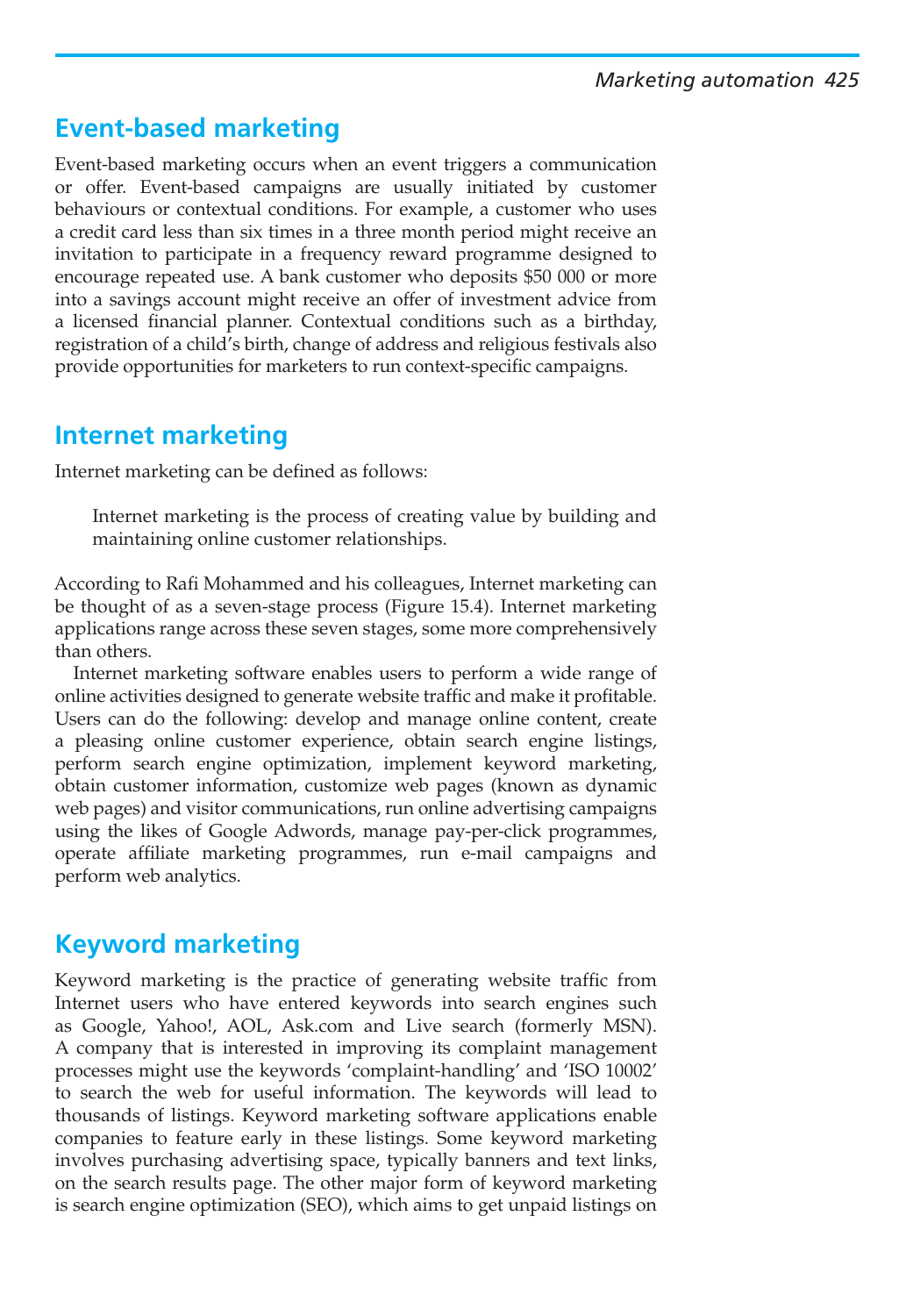



the early search results pages. Google pages feature both. Advertisements that have been bought appear on the right hand of the search results page and SEO listings appear on the left. We cover SEO later in this chapter.

#### **Lead generation**

Lead generation is an important marketing objective, particularly in business-to-business contexts. Salespeople challenged to grow the numbers of customers served need to be presented with high-quality leads for follow-up. Marketers can deploy campaigns, events, seminars, webinars and other tactics to generate leads.

## **Loyalty management**

 The development of customer loyalty is a goal of many CRM programmes (see Figure 15.5). The availability of loyalty management applications is a direct response to this need. Loyalty, or frequency, programmes are important to several constituencies; the brand owner who operates the programme, the member who collects and redeems credits, and the channel partner who transacts with the member.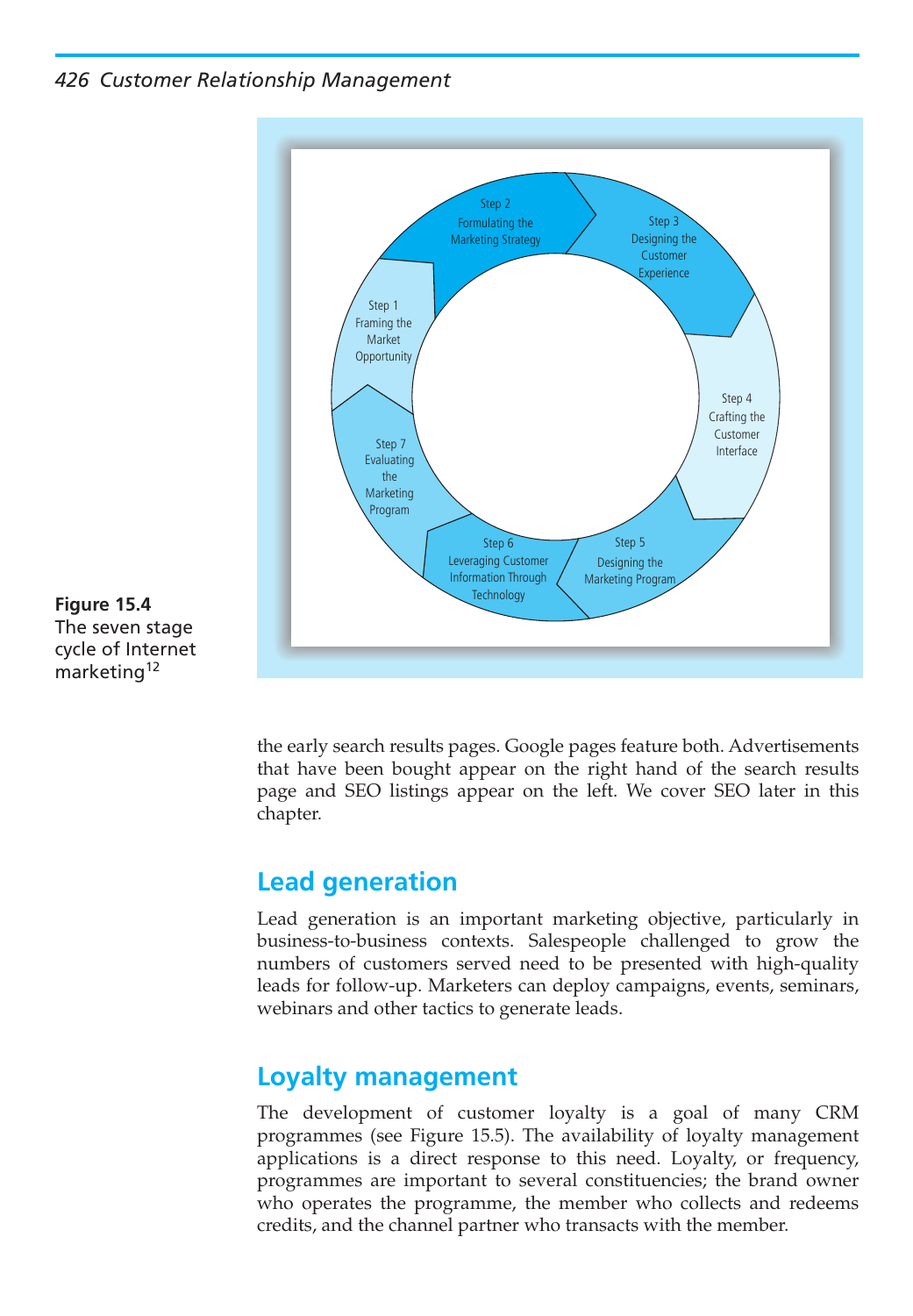#### *Marketing automation 427*



 **Figure 15.5** Siebel's loyalty management software application

Many loyalty programmes are very simple, particularly when the brand owner has a single retail site, hands a rewards card to the customer and stamps the card when a purchase is made, for example 'Buy 5 cups of coffee, get the next one free'. However, there are other programmes which are operationally and technologically complex. Consider the Nectar loyalty programme operating in the UK. Nectar is the UKs largest coalition loyalty programme, with half of all UK households having a Nectar card. The Loyalty Management Group (LMG) owns and operates the Nectar brand. Over 15 consumer brands including BP, Debenhams, Hertz, Ford and the Automobile Association are members of the coalition. Consumers acquire points with purchases and can redeem them on a number of treats, including spa days, movie and theatre tickets and luxurious holiday breaks. There are around 6000 retail outlets where the card can be used to earn points. Nineteen Nectar cards are swiped every second of the day. The technology challenge is massive and ranges across many of the issues in Figure 15.5 ; partner web application, member web application, contact centre, loyalty programme administration, transaction processing, data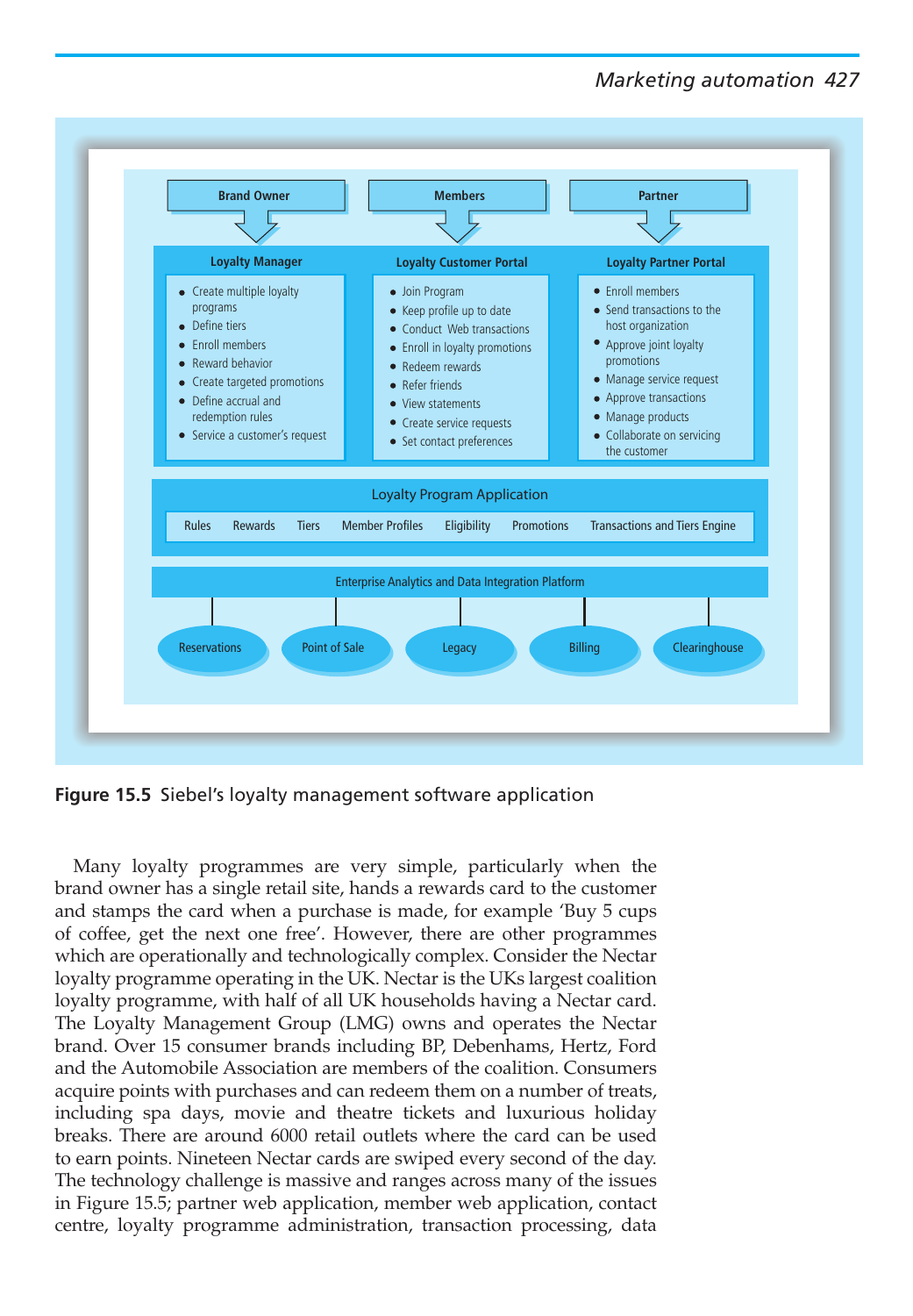warehousing, campaign management, account management, rewards administration, member analytics, partner analytics, report engines and multiple interfaces to different partner systems.

#### **Market segmentation**

Market segmentation is the practice of partitioning markets into homogenous subsets, so that each subset can be addressed as a unique marketing opportunity. The same principles discussed in the context of customer segmentation and earlier in Chapter 5 apply here.

## **Marketing analytics**

 Marketing analytics is the application of mathematical and statistical processes to marketing problems. Marketing analytics can be used to explore, describe and explain. Exploratory applications of marketing analytics provide insights into, and understanding about, issues and problems. For example, you might want to explore the issue of customer defection rates: do some sales territories, customer groups or products experience higher levels than normal? You would want to analyse customer-related data to get a better understanding of the issue. This might lead you towards defining a problem more precisely, identifying alternative courses of action and developing hypotheses to test or identifying key variables or relationships to explore further. A descriptive application of marketing analytics would involve the depiction of some marketing phenomenon, such as a customer group, market segment or product category. Descriptive applications focus on who, what, where and when. Some descriptive analyses are cross-sectional, others are longitudinal. A cross-sectional analysis involves description at a single point in time. Longitudinal analyses involve repeated data collection about the same variables over time, so that you can get a better sense of what changes. An explanatory application of marketing analytics would seek to obtain evidence of a cause–effect relationship. Analytics are used to explain why something has happened or to predict what might happen.

As noted in Chapter 13, there are three types of analytics: standard reports, online analytical processing (OLAP) and data mining. Standardized reports integrated into marketing automation may meet basic descriptive needs, but as the requirement for analysis grows they may be insufficient. OLAP offers more analytical power, in that it enables users to drill down into graphs and tables. Data mining offers the most powerful statistical routines including:

- descriptive statistics (frequency, mean, median, mode, variance, standard deviation)
- data reduction
- bivariate statistical analysis (cross-tabulation, regression, correlation)
- multivariate statistical analysis (multiple regression, factor analysis, discriminant analysis, factor analysis, cluster analysis, multidimensional scaling, conjoint analysis)
- decision trees and neural networks
- data visualization that presents results in tables, charts and graphs.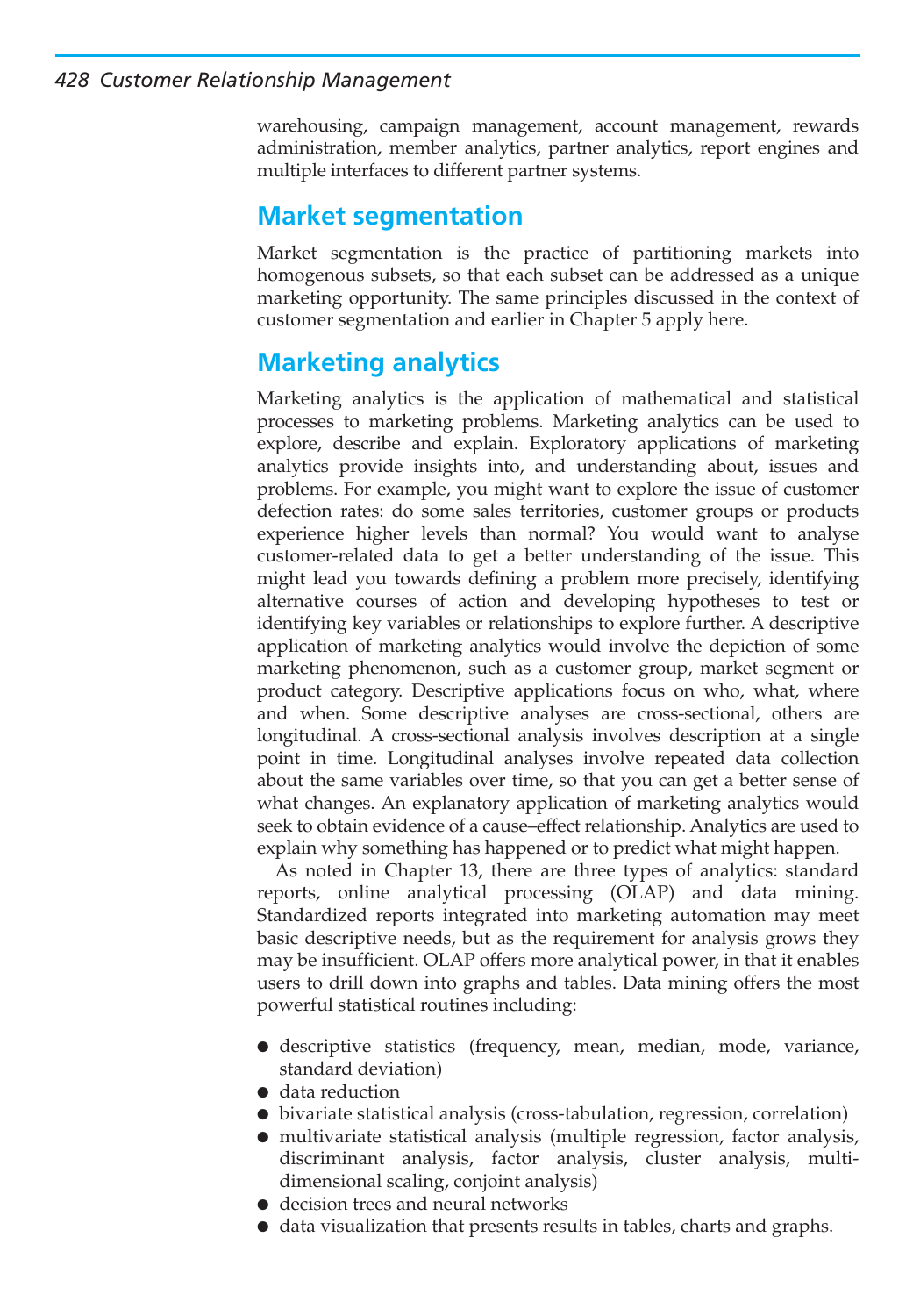Data mining can be used to answer questions such as:

- What segments do my customers fall into and what are their characteristics?
- Which customers are most likely to respond to my promotion?
- What is the lifetime value of my customer?
- Which customer is at risk of defection?
- What is the best channel to reach each customer segment?

Data mining can be used to produce:

- **scores** : the likelihood a customer will purchase a product
- **predictions** : how much a customer will spend in the coming year
- $\bullet$  descriptions: what characteristics define profitable customers
- **profiles**: the common characteristics of each customer segment.<sup>13</sup>

 Marketing analytics are built into the comprehensive CRM and MA suites available from vendors like SAP and Oracle. Specialist organizations like SAS and Teradata also operate in this segment.

## **Marketing optimization**

 Campaign management solutions are very popular, but most cannot handle a complex environment in which a fixed amount of campaign spend has to be distributed over many offers in many channels to many customer segments, with a view to achieving some overarching commercial goal such as maximum sales or contribution to profit. Marketing optimization is a mathematically-based solution to this problem. Users of marketing optimization software do not need to understand the complex optimization algorithm that underpins this application.

 Marketing optimization software allows you to select an overall goal, such as sales or profit margin maximization, and specify all of the constraints of your marketing campaign strategy, such as budget, customer contact policy (e.g. no more than three offers per customer per year), channels available (e.g. direct mail, e-mail, text message, telemarketing), minimal cell size per offer (e.g. target customer segment size of at least 250 persons) product-specific volume requirements (e.g. must sell 10 000 gizmos this quarter), customer segments' propensities to buy different products, and channel constraints (e.g. call centre can only make 200 outbound calls per week), to name but a few. The software then determines which customers should get which offer through which channel to ensure your campaign objectives are met.

 Marketing optimization software also lets you explore any number of 'what-if' scenarios by changing constraints and objectives before committing any marketing resources. The more advanced marketing optimization technology operates in real-time, allowing your website to present the right offer and your call centre agent to offer the right promotion during each customer interaction.

In short, marketing optimization enables marketers to extract the best return, however defined, from their campaign spend while taking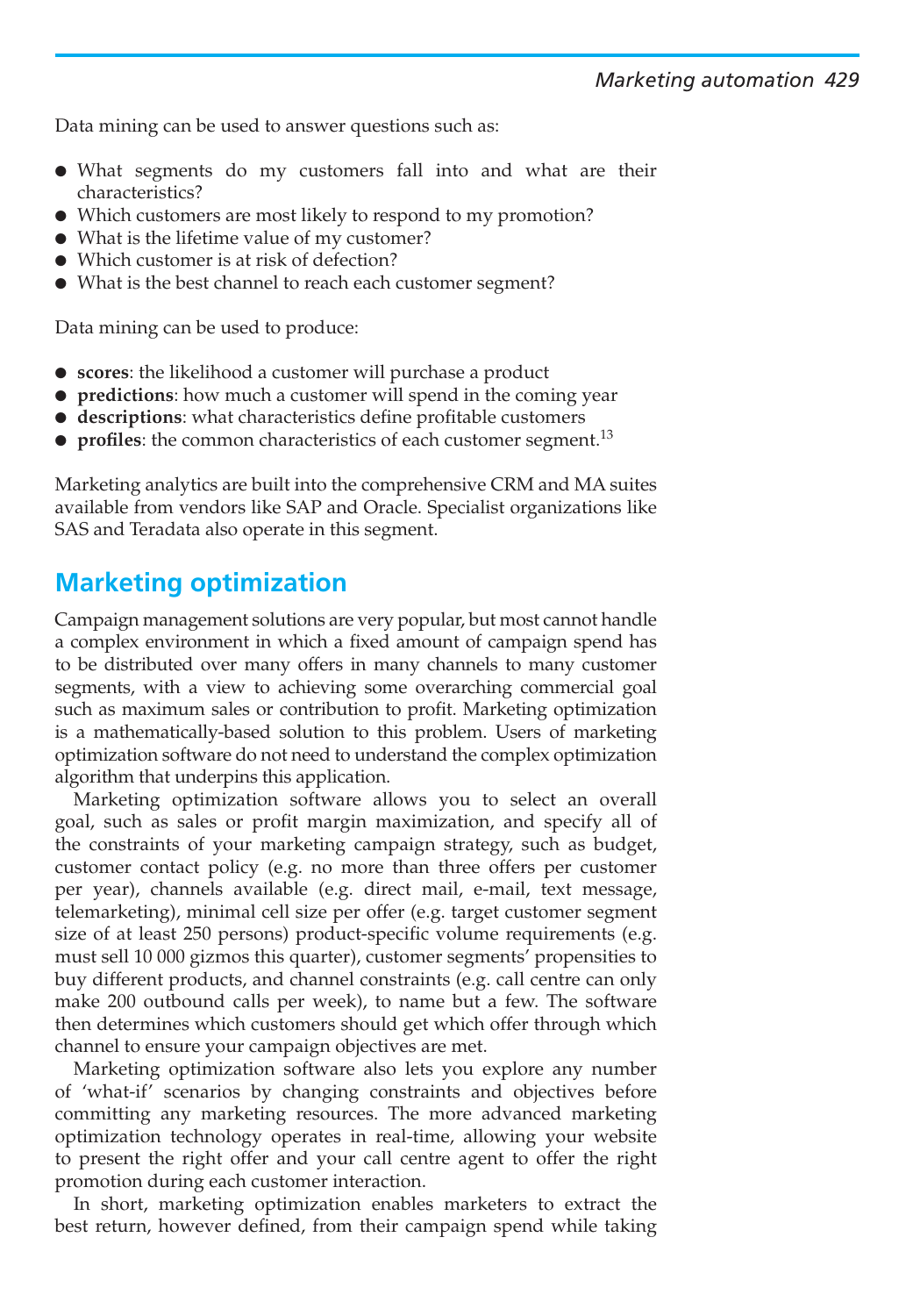account of a range of constraints such as budgets, customer segments, propensity to buy, contact policies, channel availability and channel capacity (see Figure 15.6).



 **Figure 15.6** Constraints for marketing optimization 14

## **Marketing performance management (MPM)**

 Marketing performance management (MPM) software enables companies to measure their marketing performance through analysis and reports and improve outcomes over time through closed-loop marketing. Senior management is progressively becoming more demanding that marketers be accountable for their expenditure, and MPM helps marketers meet that expectation. MPM, which is typically focused on analysis of marketing tactics such as events and campaigns, is routinely built into most MA applications. It enables marketers to:

- assess the effectiveness of marketing campaigns and events by:
	- measuring expenditure and response rates
	- reporting variance between planned and achieved campaign/event responses and expenditure
	- tracking cost per lead, cost per sale and revenue per lead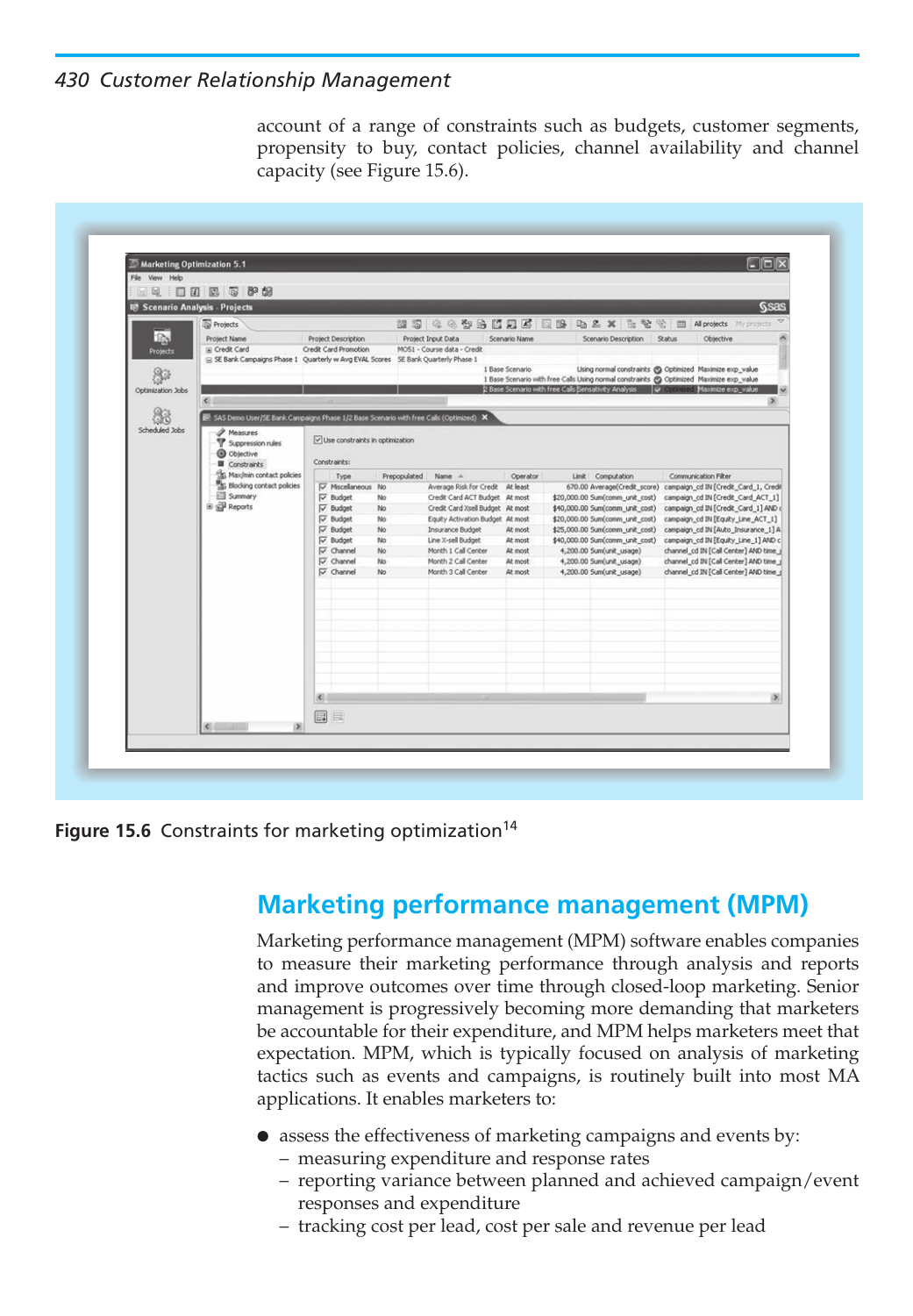#### *Marketing automation 431*

- evaluate the effectiveness of different offers, channels and creative executions, thereby enabling marketers to identify the most successful strategies and continually fine-tune their programmes
- forecast ROI from current and future campaigns/events based on the performance of past campaigns/events.

 Some of the more advanced MPM applications focus on more strategic aspects of marketing performance measurement. For example, SASs MPM product is able to deliver a range of reports against a number of KPIs, including:

- marketing programme metrics that report on the efficiency and effectiveness of marketing tactics
- customer metrics that report customer satisfaction, value, churn, migration, etc.
- $\bullet$  business/financial metrics (sales, profitability, cost, etc.) that give executives a better insight into marketing's financial impact
- marketing process metrics that focus on process efficiency to identify best practices and areas for improvement.

The core components of MPM software are analytics (discussed above) and a reporting process. Reports are typically delivered online in charts, tables, dashboards and text.

## **Marketing resource management**

 Marketing resource management applications consist of a range of automated tools that enable marketers to manage their marketing processes and assets more effectively, and to work at greater speed and with improved control. MRM toolkits may include modules for:

- marketing planning and budgeting
- new product launch
- marketing event calendaring
- event planning and registration
- project management
- campaign planning
- collateral production, proofing and approval
- digital asset management, including brands, trademarks, logos and collateral material
- expense and budget management
- time management
- media buying
- procurement.

 These tools, like other CRM applications, can be accessed on demand or licensed for installation on your company's own hardware. Investment in MRM is more justified if marketing budgets are high; if you need to align implementation across several branches or offices; if collateral material is subject to frequent change; if brands, trademarks and logos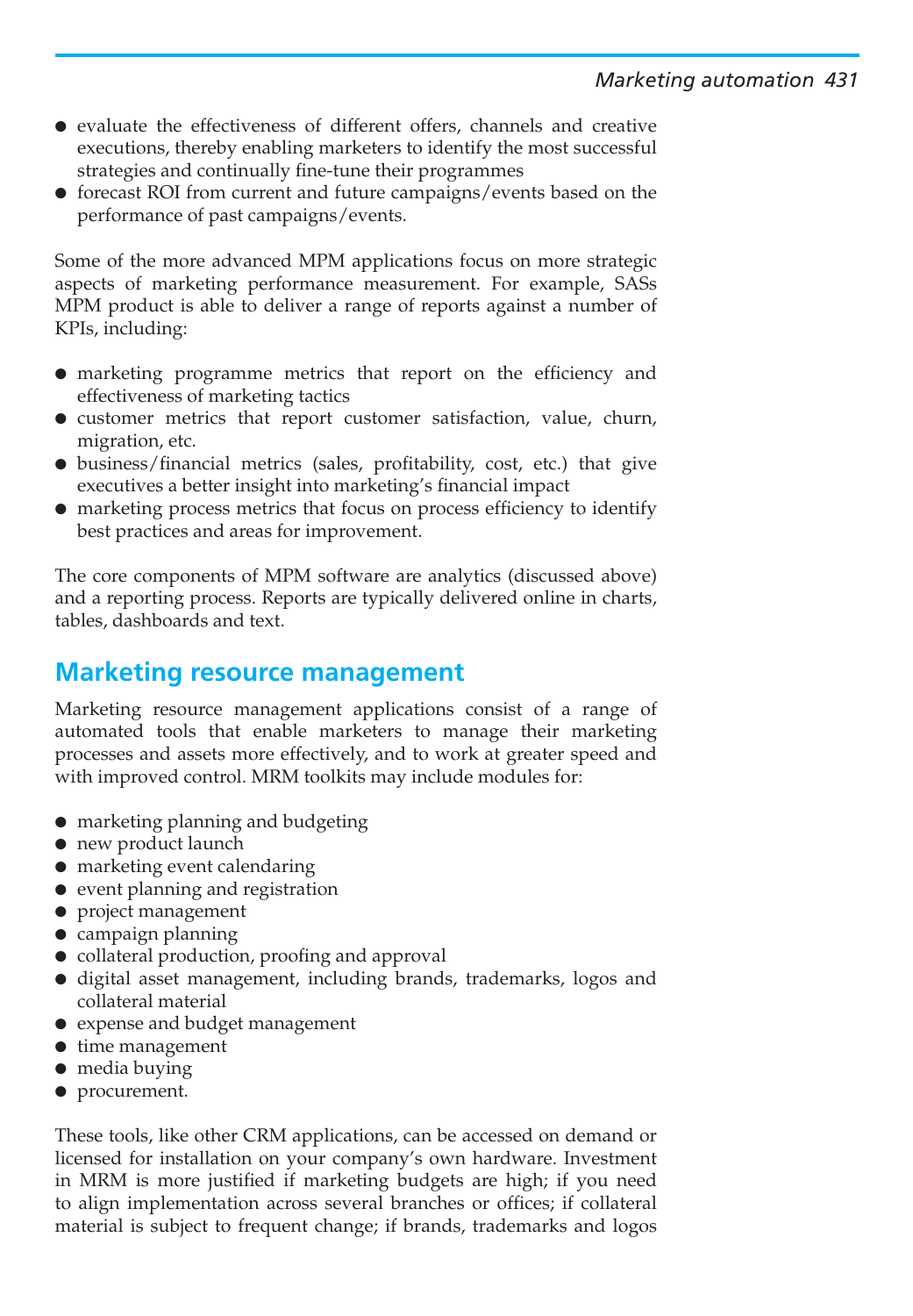are highly valued assets that need to be protected; if you run more than one event simultaneously; if you run more than six campaigns in a year; if you launch more than one new product a year; if you need to facilitate collaboration across departments on projects, events and campaigns.

#### **Partner marketing**

Partner marketing solutions enable companies to coordinate and work collaboratively with channel partners and others. Sometimes partner marketing is referred to as partner or trade management. Many companies market and sell to and through channel members, such as travel agents or value added resellers, or service end-users through specialist partners, such as third-party contact centres. Partner marketing solutions allow companies to synchronize the planning and execution of local, regional or global marketing activities by providing partners with controlled access to brand and marketing resources through a portal.

Partner marketing solutions are used to manage processes such as partner qualification and sign up, development of joint business plans and objectives, cooperative advertising and promotions, lead management, co-branding of collateral and point-of-sale materials, measuring partner performance, partner training, administration of marketing funds and specialist partner incentive schemes.

Microsoft Canada's partner website describes the value of partnering with this message to their partners: 'Your goals: Increase profitability. Decrease business costs. Our goal: To provide the resources needed to reach yours' (see Figure 15.7).



#### **Figure 15.7**  Microsoft Canada's partner website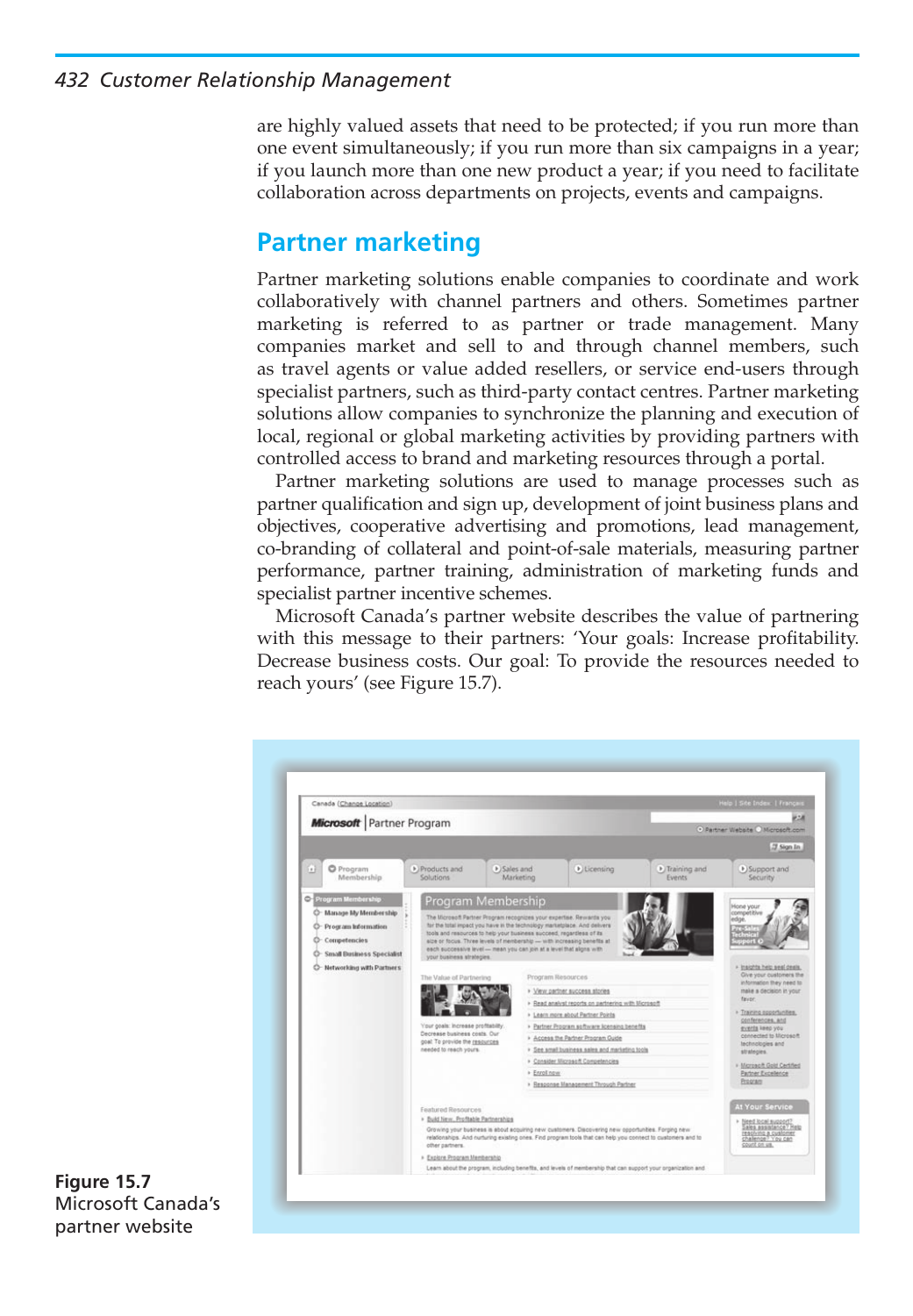## **Product lifecycle management**

Many products progress through a series of stages from their initial market introduction to their eventual withdrawal. Product lifecycle management (PLM) applications aim to help marketers manage lifecycle stages effectively and profitably.

 PLM software solutions facilitate collaborative intra- and extraenterprise engineering, product development and improved management of projects, product portfolios, documents and quality. PLM applications can provide a single source of all product-related information to use in the innovation, design, engineering, feasibility, launch and market development processes.

PLM applications offer a wide range of functionality, including:

- concept evaluation process
- new product development and approval process
- new product launch process
- product costing process
- product sourcing process
- product compliance process (compliance with legal, regulatory and voluntary standards)
- quality function deployment (QFD) process
- channel member qualification and recruitment process
- collaborative extra-enterprise product development process
- computer-aided design (CAD)
- computer-aided engineering (CAE)
- computer-aided manufacturing (CAM)
- product portfolio analysis (e.g. BCG matrix)
- engineering data management
- product delisting process
- $\bullet$  workflow engineering
- project management and scheduling
- action item management
- document management
- product record.

 Large corporations such as Oracle, SAP and IBM, and many smaller vendors operate in this field.

## **Search engine optimization**

Search engine optimization can be defined as follows:

Search engine optimization (SEO) is the practice of improving the quantity and quality of website traffic generated by search engines.

Usually, the higher ranking results that appear earlier in the listings generate more visitors. SEO aims, therefore, to achieve high rankings, preferably on the first or second pages. The major search engines use web crawlers, also known as web spiders or web robots, to browse the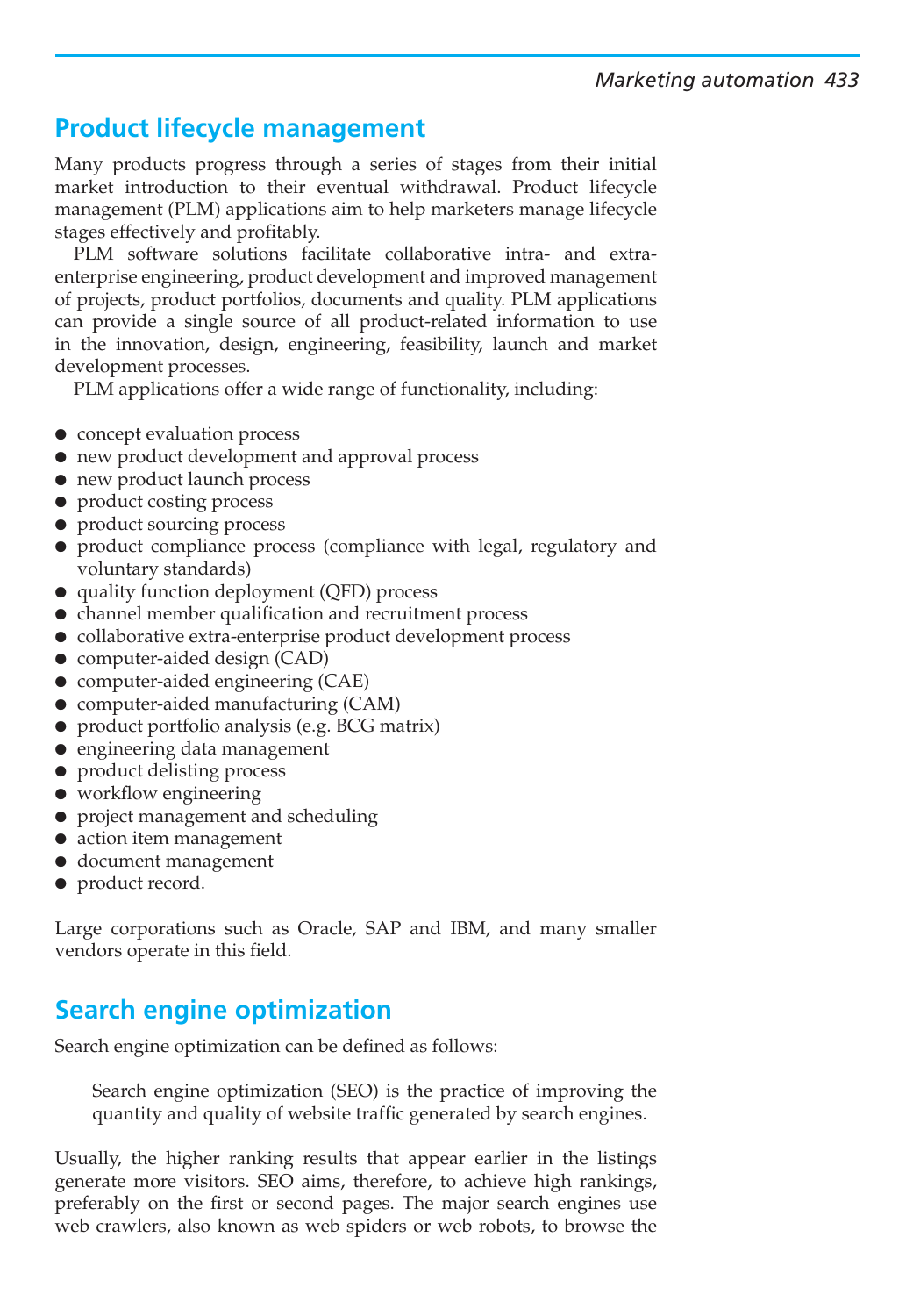World Wide Web methodically. Crawlers visit websites, read the site's visible content and meta tags, and visit linked links, reading content and meta tags there also. The crawler dumps all the data into a central depository, where it is indexed. The crawler returns to the sites to check for any changed information at periods that are determined by the search engine's management. Unlike visible content, meta tags provide information about who created the page, how often it is updated, what the page is about and which keywords represent the page's content.

A website's position on a results page is determined by that search engine's ranking algorithm. Algorithms are formulae composed of a set of weighted criteria; Google's algorithm considers over 200 variables. Each search engine has its own algorithm which is a trade secret and/or patented.

SEO software can help users tailor their website so that it meets the criteria that the search engine algorithms employ, therefore giving the site a high ranking. The most successful websites employ methods such as strategic keywords that are well matched to the content of the site, strategic meta tags, website structure (each page having its own keyword/s), search engine placement and link relevance.

 Web masters need to understand the site's marketing goals, the products that are being sold on site, the geographies being served and the keywords employed by users of search engines. They can then ensure that the right keywords and meta tags are used, the right links are embedded in the site and the site is submitted to the right search engines.

## Case 15.2

#### **Filtrex implements search engine optimization**

Filtrex (not their real name) is a commercial reseller of industrial air filters that had invested in e-commerce to generate incremental sales of their products. Sales were poor and there was little return on the initial investment. The reseller hired an SEO consulting firm to develop their online sales channel. The goals were to increase order volume and change the product mix to increase sales of higher-margin items. The online air filter market is very competitive, and Filtrex's major competitors were already using a combination of search engine optimization (SEO) and pay-per-click (PPC) marketing to generate traffic and sales. The consultant researched, developed and implemented a plan to increase Filtrex's sales using a combination of creative website design and the application of advanced SEO techniques. Within three months the results were as follows:

- order numbers increased by 525%
- average order spend increased by over 50%
- number of unique visitors to the website increased by over 100%
- $\bullet$  the conversion rate from website visitor to customer increased from 1.3% to over 10%.

Source: Braveheart Design Inc<sup>15</sup>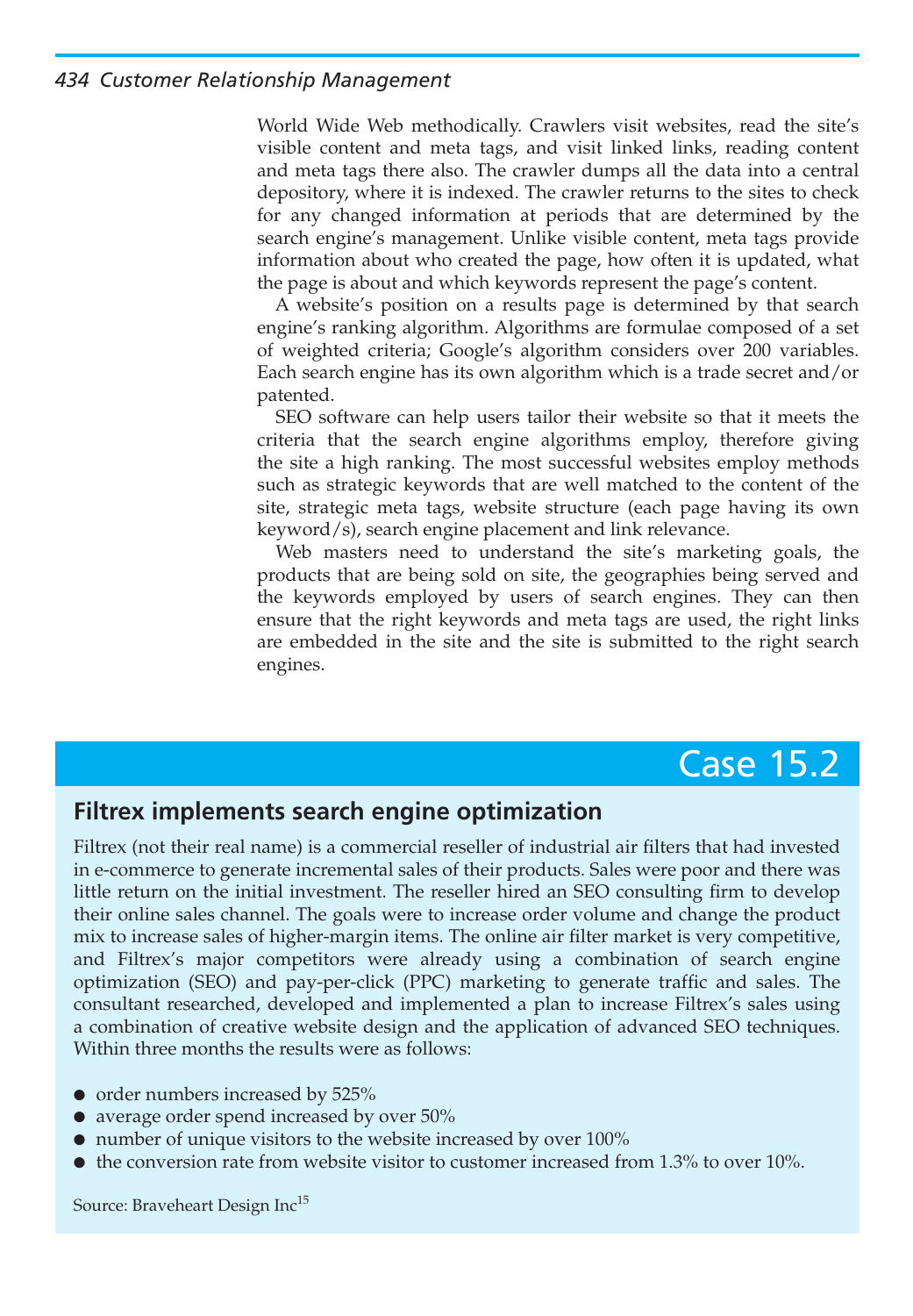## **Telemarketing**

Telemarketing can be defined as follows:

 Telemarketing is the use of the telephone to identify and qualify prospects, and to sell and service the needs of customers.

 Telemarketing takes two forms: inbound (calls from customers) and outbound (calls to customers). Some call centres perform a blended function with agents both making and receiving calls. Telemarketing is widely employed in both B2C and B2B environments, but is subject to legislative control due to its intrusive nature. For example, both the USA and Australia operate a 'Do Not Call' register on which telephone account holders can list their numbers. With a few exceptions, such as charities, political organizations and research firms, marketers are not allowed to call listed numbers and penalties apply if this rule is breached.

 Telemarketing software applications offer a wide range of functionality over landlines, mobile networks and VoIP (Voice over Internet Protocol):

- autodialling
- predictive dialling
- automated voice-messaging
- contact list management
- agent management
- Do Not Call compliance
- screen pop with caller ID
- scripting, including objection response
- computer-aided telephone interviewing (CATI)
- interactive voice response (IVR).

Autodiallers queue a list of calls and automatically dial the next number, either when the current call is finished or the agent presses a hot key. Predictive diallers predict when an agent is about to conclude a call, and autodial the next call in anticipation. Automated voice messagers (or messengers) will make telephone calls automatically to a contact list and convey a message to them. This can be used for lead generation, debt collection, political canvassing and reminding customers about appointments. Telemarketing software that integrates with campaign management and event-based marketing applications enables agents to make real-time offers to customers. In-call online access to a searchable knowledge base enables agents to resolve issues and enquiries quickly.

## **Trigger marketing**

Trigger marketing is the practice of responding to some event in a way that is designed to achieve some marketing goal, such as make a sale, identify a cross-sell opportunity, prevent negative word-of-mouth or promote positive word-of-mouth. The event triggers the response.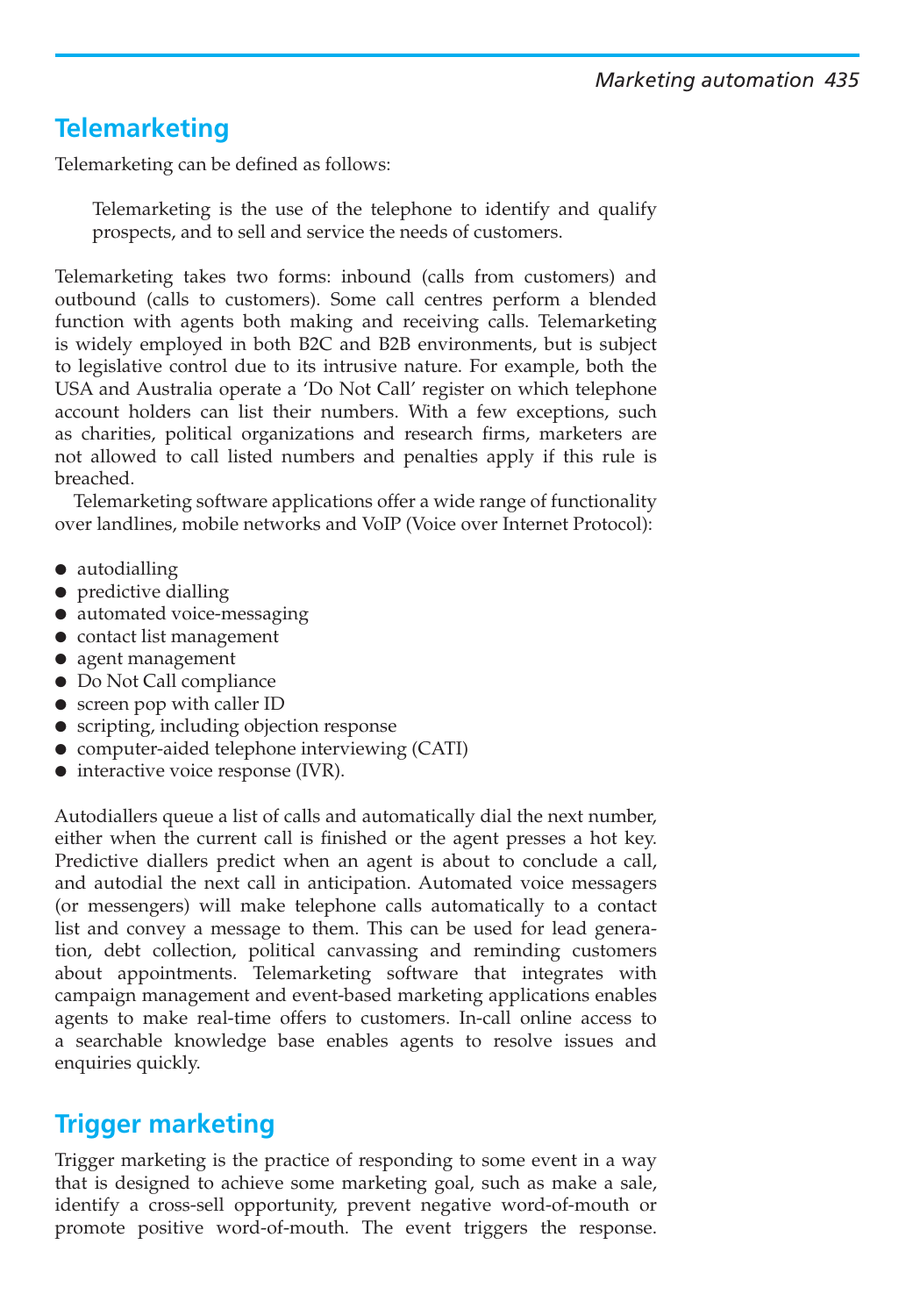As noted in the section on event-based marketing, the triggers are usually customer behaviours or contextual conditions. Opportunities for trigger marketing occur throughout the customer lifecycle. When a customer first makes a purchase you might respond with a thank you e-mail or letter. When a customer complains and you believe you've resolved it well, you might follow-up with a survey to find out the complainant's level of satisfaction with your complaints-handling process. When a customer is won back, having been lost to a competitor for a while, you might respond with a 'welcome back' note.

 Trigger marketing software can be trained to identify events and either to send an automated response, such as an e-mail, digitally-personalized direct mail piece or text message, or to feed the information through to a salesperson or customer service agent for follow-up. Trigger marketing ensures that the communication is relevant to the recipient, because it is a contextualized response to an event in the customer's life. For example, when a customer is approaching their credit limit you might send an e-mail notifying them so they can avoid fees and charges. This would surely be welcomed.

## Case 15.3

#### **Trigger-based marketing at HPES**

 HPES provides education and training products and services to Hewlett-Packard's clients. Its offering includes partner training, virtual classrooms and a number of distance learning solutions, as well as accreditation programmes. In 2005 HP noticed that attaching HPES products and services to hardware sales enabled their customers to gain more from their purchase while the customer, in turn, became far more loyal and profitable to HP.

 HP created a pilot study to assess whether or not trigger-based marketing could be used to identify opportunities to attach HPES products and services to existing sales opportunities.

HP sales teams had been reluctant to sell HPES products and services, so the pilot study set out to identify the correct points in the sales cycle to send sales representatives an appropriate trigger-based communication to encourage them, and provide them with the information, to make incremental HPES sales.

 The HP CRM team collaborated with an external consultancy to explore the customer and sales data that resided in the CRM system. The result was a bespoke set of event-based rules that would trigger a personalized communication from HPES to the representative.

The e-mail contained information to assist in the conversion of the sale, while attaching a relevant HPES solution. The resultant communication was tracked and the results fed back into the Siebel CRM system to determine sales value and ROI measure. The 12-week pilot generated \$450 000 of incremental revenue. An extended (EMEA) pilot generated additional revenue of \$2 million and a projected sales uplift across EMEA of \$8.2 million. The pilot achieved a 60 per cent response rate by HP sales representatives to the personalized automated communication and lifted the perception of HPES within the HP sales team.

Source: TW Connect<sup>16</sup>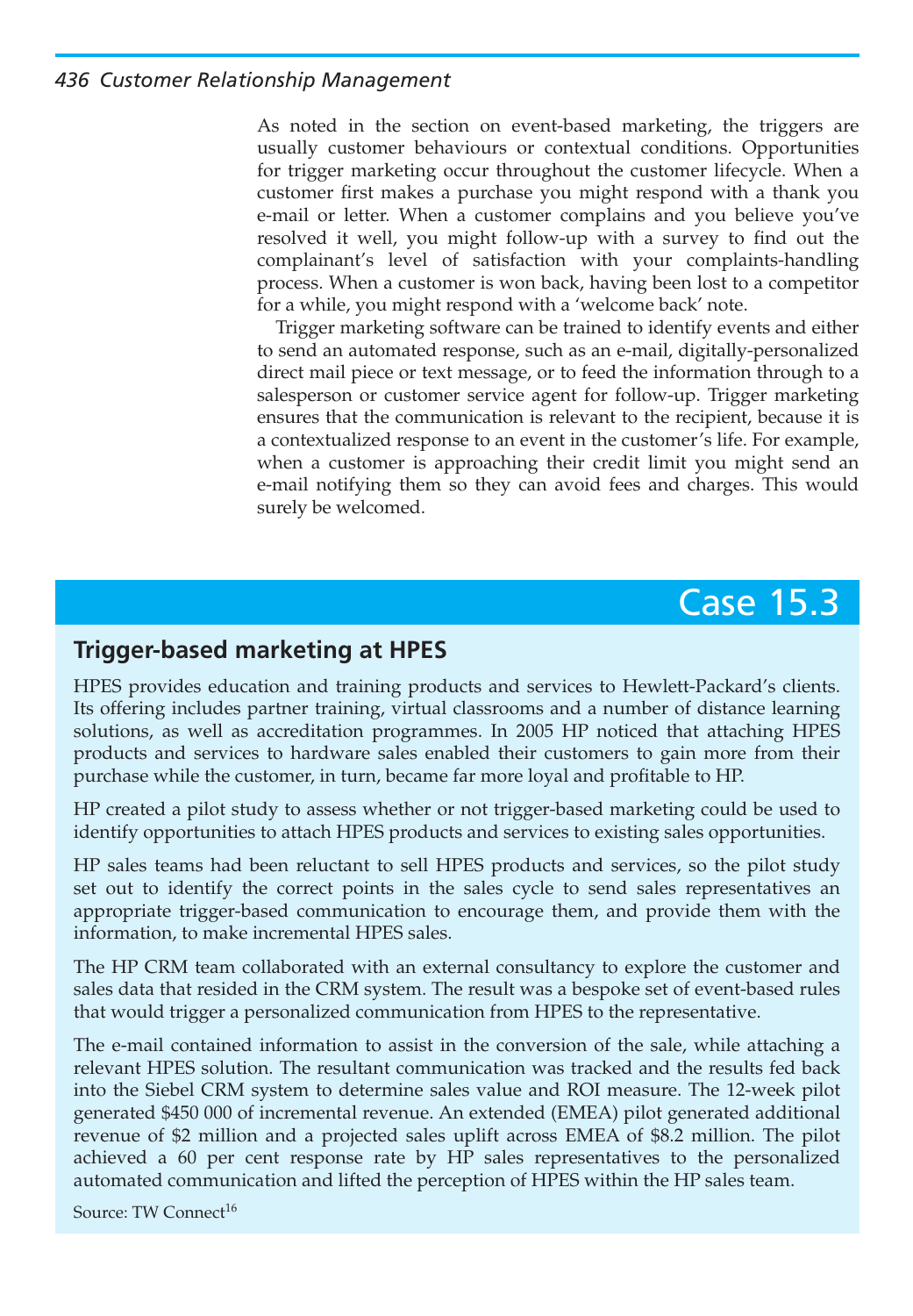### **Web analytics**

 Web analytics report the behavior of website visitors. Routine reports (see Figure 15.8) generally detail web traffic data, but may also include performance data from campaigns and events that involve the website, for example the number of click-throughs from a web link inserted in a campaign e-mail. Two main technologies collect data: logfile analysis and page tagging. Web servers record all website activity in a logfile which can be read by web log analysis software. Logfile analysis can deliver inaccurate readings of human website visitors because of caching and visits by web spiders from search engines. This prompted the introduction of page tagging as an alternative form of generating website data. Page tagging requires webmasters to insert some extra Javascript or HTML code onto web pages, so that analytics software can identify how many visitors originate from search engines, the search terms used and whether they arrived from paid-for or free listings.

Three different types of statistics provide insight into a website's performance: frequency counts (e.g. the number of visitors), ratios (e.g. page views per visit) and KPIs (key performance indicators, which can either be a frequency count or ratio). The Web Analytics Association has



 **Figure 15.8**  Web analytics report<sup>18</sup>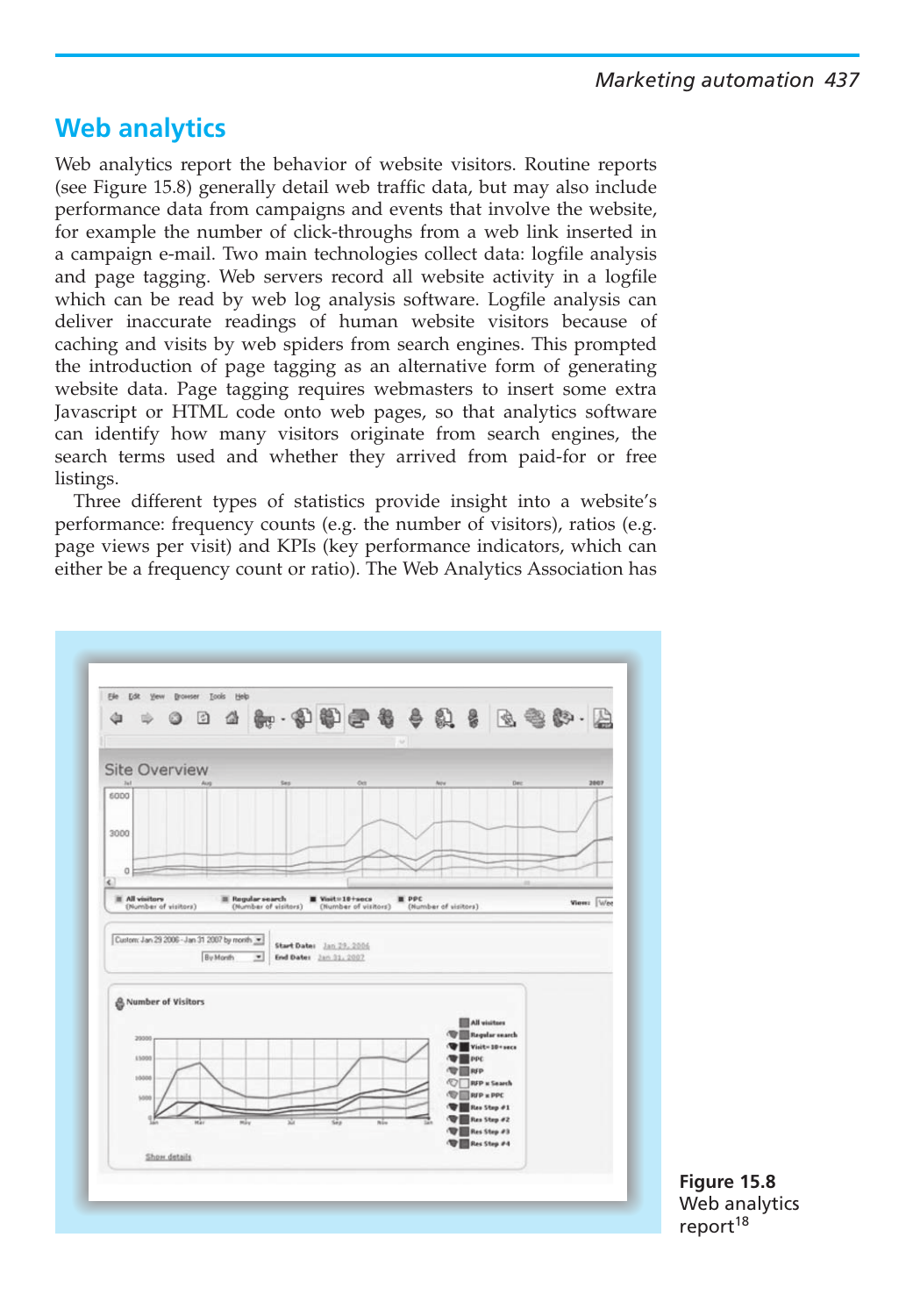defined a number of important terms that are used by web analytics vendors.17 These include:

- **building block terms**: page, page view, visit/session, unique visitor, new visitor, repeat visitor, return visitor
- visit characterization terms: entry page, landing page, exit page, visit duration referrer, internal referrer, external referrer, search referrer, visit referrer, original referrer, click-through, click-through rate/ratio, page views per visit
- **• content characterization terms**: page exit ratio, single page visit, single page view visits, bounces, bounce rate
- **conversion metrics terms**: event, conversion.

Vendors of web analytics services and software make widespread use of the following measures:

- **Hit**: a request for a file from the web server. This information is only available in log analysis. You should be aware that the number of hits is a misleading measure of a site's popularity, because most web pages are made up of many files, each of which is counted as a hit as the page is downloaded. Most web analytics tools allow users to specify the file types that count as a page (known as analyst-definable content) and to request reports accordingly.
- **Page view**: the number of times a page (as defined by the analyst) is viewed.
- **Visit or session**: an interaction by an individual with a website consisting of one of more requests for analyst-definable content. A visit usually contains multiple hits (in log analysis) and page views.
- **First visit or first session**: a visit from a user who has not made any previous visits.
- **Unique visitor** : the number of individuals who make one or more visits to a site within a defined reporting period (e.g. day or month), making requests on the web server (log analysis) or viewing pages (page tagging). Because most sites do not require log-in, cookies are generally used instead (see below for more information on cookies).
- **Repeat visitor** : a visitor that has made at least two visits to the website in a reporting period.
- **New visitor** : a visitor that has not made any previous visits to the website.
- **Impression**: when a page loads onto a visitor's screen. Advertisers measure the reach of their online advertisements by tracking advertisement impressions, or the number of times their advertisements are loaded onto a visitor's screen.
- **Singleton**: a visit when only a single page is viewed.
- **Bounce rate**: the percentage of visits that enter and exit on the same page, without browsing other pages.

A cookie is a small file of information (normally less than  $1k$ ) that a website places on a visitor's computer hard drive so that it can recognize the visitor on subsequent visits. There are two kinds of cookies: session cookies and persistent cookies. Session cookies are erased when the user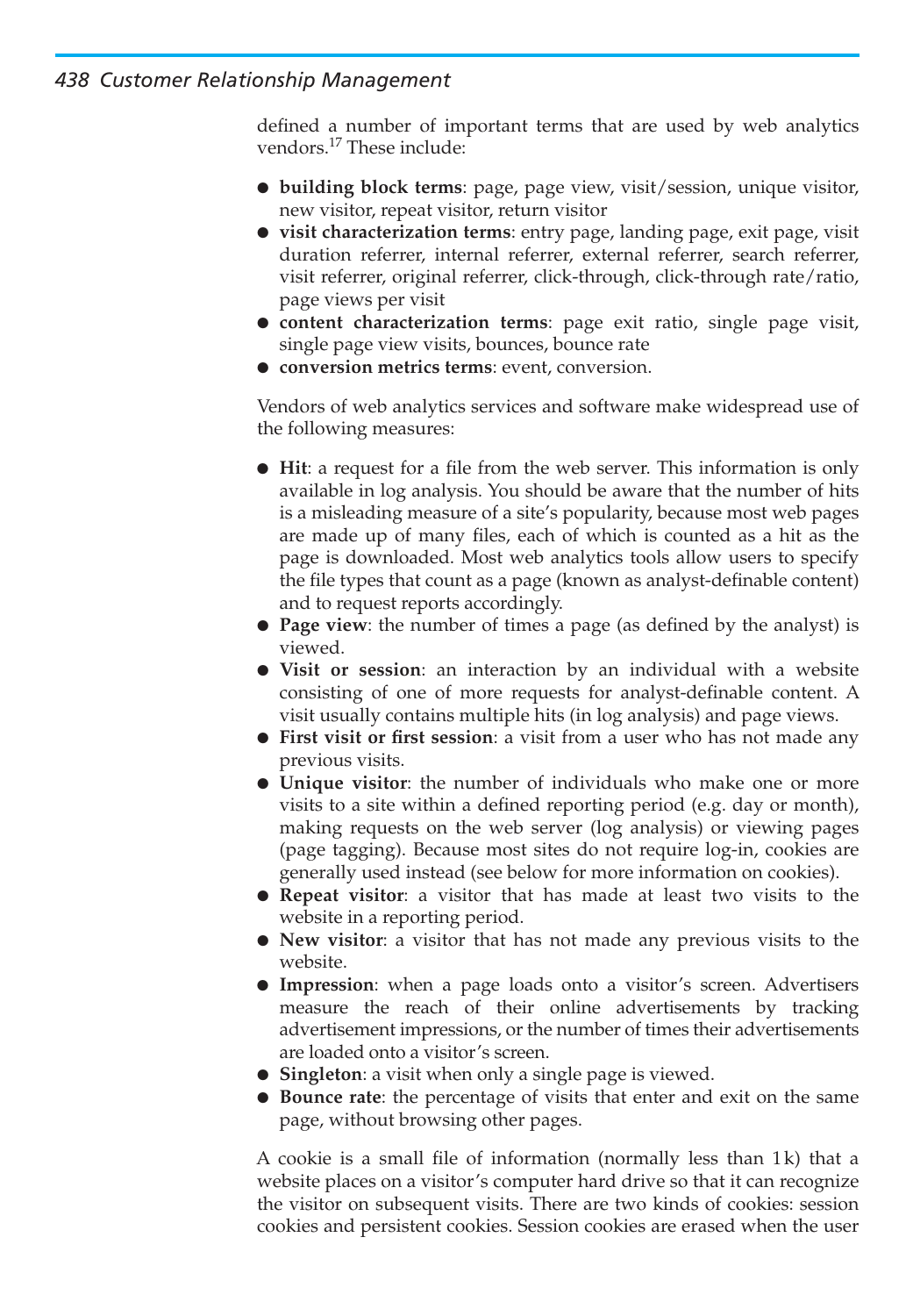#### *Marketing automation 439*



**Figure 15.9 Campaign workflow<sup>19</sup>** 

goes offline. Web analysis, however, relies on persistent cookies that are stored on the visitor's hard drive until they expire (persistent cookies have expiry dates) or until the user deletes the cookie. Companies such as Omniture, Google Analytics and WebTrends are well-known players in this market.

## **Workflow engineering**

Workflow engineering software is useful for designing marketing-related processes, such as the campaigning process (see Figure 15.9), eventbased marketing process or the marketing planning process.

## Summary

Marketing automation is the application of computerized technologies to support marketers and marketing management in the achievement of their work-related objectives. Many marketing positions can make use of marketing automation including marketing managers, campaign managers, market analysts, market managers, promotions managers, database marketers and direct marketing managers. Hardware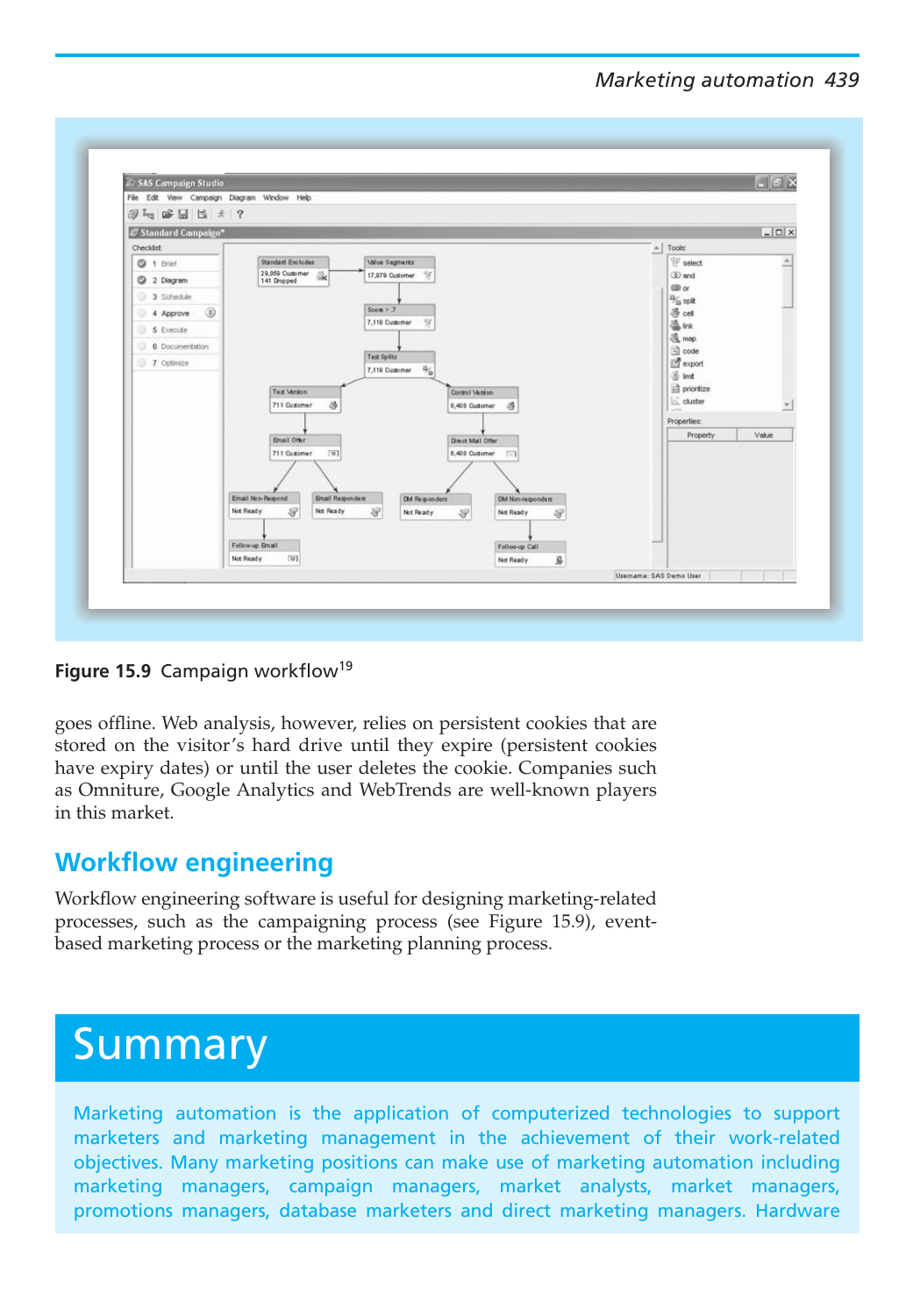and software are the key technological elements of MA. Hardware includes desktop, laptop and handheld devices. Software comprises both 'point' solutions that are designed to assist in a single area of marketing or marketing management and integrated solutions that offer a range of functionality.

Marketing automation can deliver several benefits, including enhanced marketing efficiency, greater marketing productivity, more effective marketing, enhanced responsiveness, improved marketing intelligence and a better customer experience.

Marketing automation software applications help users in asset management, campaign management, customer segmentation, direct mail campaign management, document management, e-mail campaign management, enterprise marketing management, event-based marketing, Internet marketing, keyword marketing, lead generation, loyalty management, market segmentation, marketing analytics, marketing optimization, marketing performance management, marketing resource management, partner marketing, product lifecycle management, search engine optimization, telemarketing, trigger marketing, web analytics and workflow engineering.

## References

- 1. http://www.sas.com/success/harrahs.html . Accessed 25 January 2008.
- 2. Gartner Inc. (2007) Magic quadrant for multi-channel campaign management, 1Q07.
- 3. Saunders , J. ( 1994 ) Cluster analysis . In: G.J. Hooley and M.K. Hussey (eds.). Quantitative methods in marketing. London: Dryden Press, pp. 13–28.
- 4. Courtesy of Phillip H.Sherrod (http://www.dtreg.com).
- 5. http://www.upu.int/direct\_mail/en/index.shtml . Accessed 13 January 2007.
- 6. Euromonitor. (2005) *Direct marketing in the UK* .
- 7. http://www.dmis.co.uk/ . Accessed 13 January 2007.
- 8. http://www.dmis.co.uk/pdfs/Response\_Rates\_Survey\_2006.pdf . Accessed 13 December 2007.
- 9. http://www.e-maillabs.com/tools/e-mail-marketing-statistics. html#e-mailusage . Accessed 13 December 2007.
- 10. http://www.emarketer.com/Reports/All/Emarketer\_2000382. aspx?src = report\_more\_info\_sitesearch. Accessed 13 December 2007.
- 11. http://mediaproducts.gartner.com/reprints/unica/article11/ article11.html. Accessed 17 December 2007.
- 12. Mohammed, R.A., Fisher, R.J., Jaworski, B.J. and Paddison, G.J. ( 2002 ) *Internet marketing: building advantage in a networked economy* . New York: McGraw-Hill.
- 13. http://www.teradata.com/t/pdf.aspx?a =  $83673$ &b =  $84891$ . Accessed 17 January 2007.
- 14. Copyright © 2008 SAS Institute Inc. All rights reserved. Reproduced with permission of SAS Institute Inc., Cary, NC, USA.